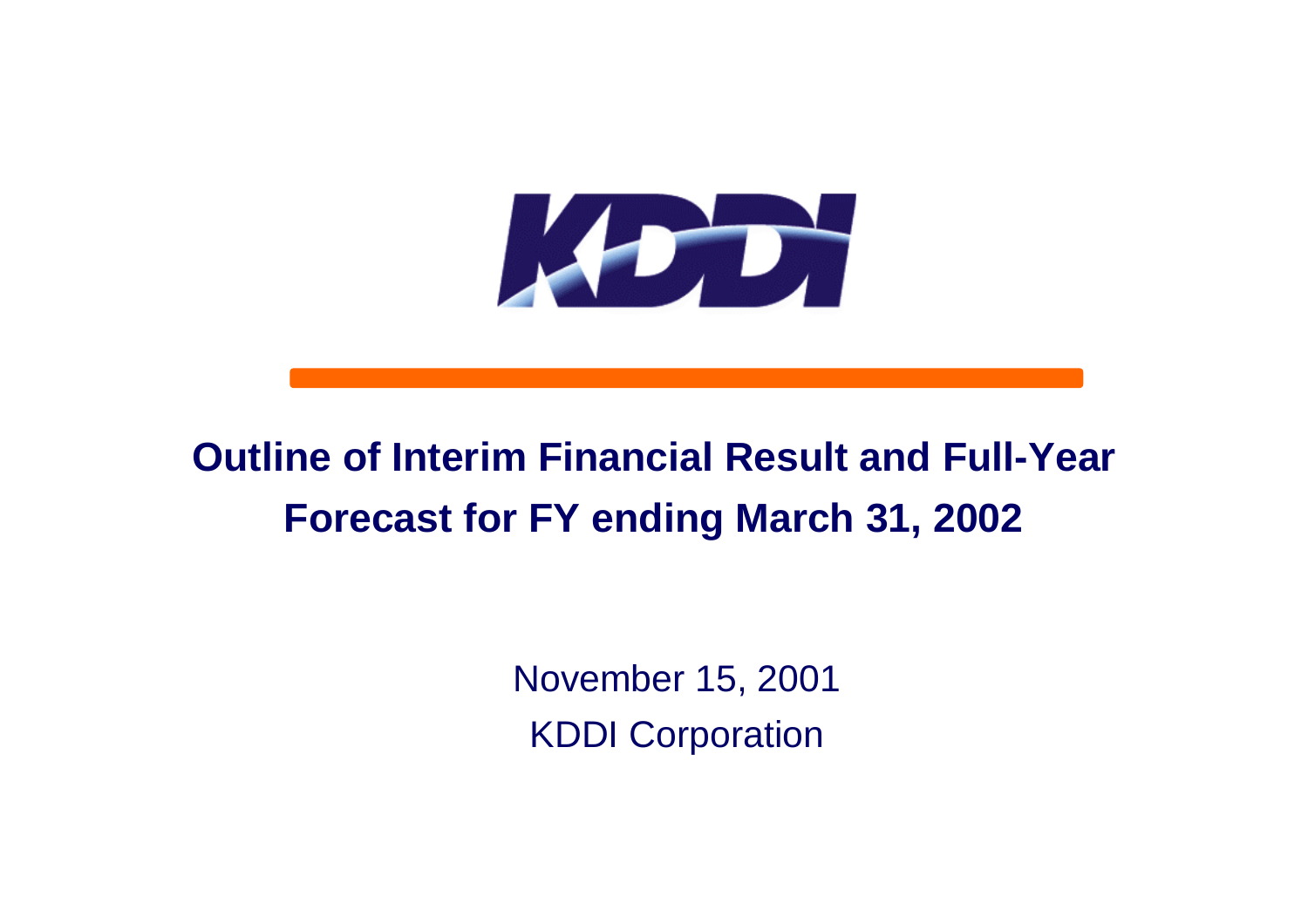

- Notes 1: In this material, Figures for FYE 3/01 (1st half and full-year) are 3-company (DDI, KDD and IDO) total unless otherwise defined.
	- 2: Certain statements made in the course of this presentation, including those related to the development of our products, our strategy and the future of our business, are forward looking and involve a number of risks and uncertainties. All forward looking statements included in this presentation are based upon information available to the company as of the date hereof and the company assumes no obligation to update any such forward looking statement.
		- Actual results could differ materially from the company's current expectations due to a number of factors including but not limited to, economic conditions, competitive environment and the success or failure of newly introduced services.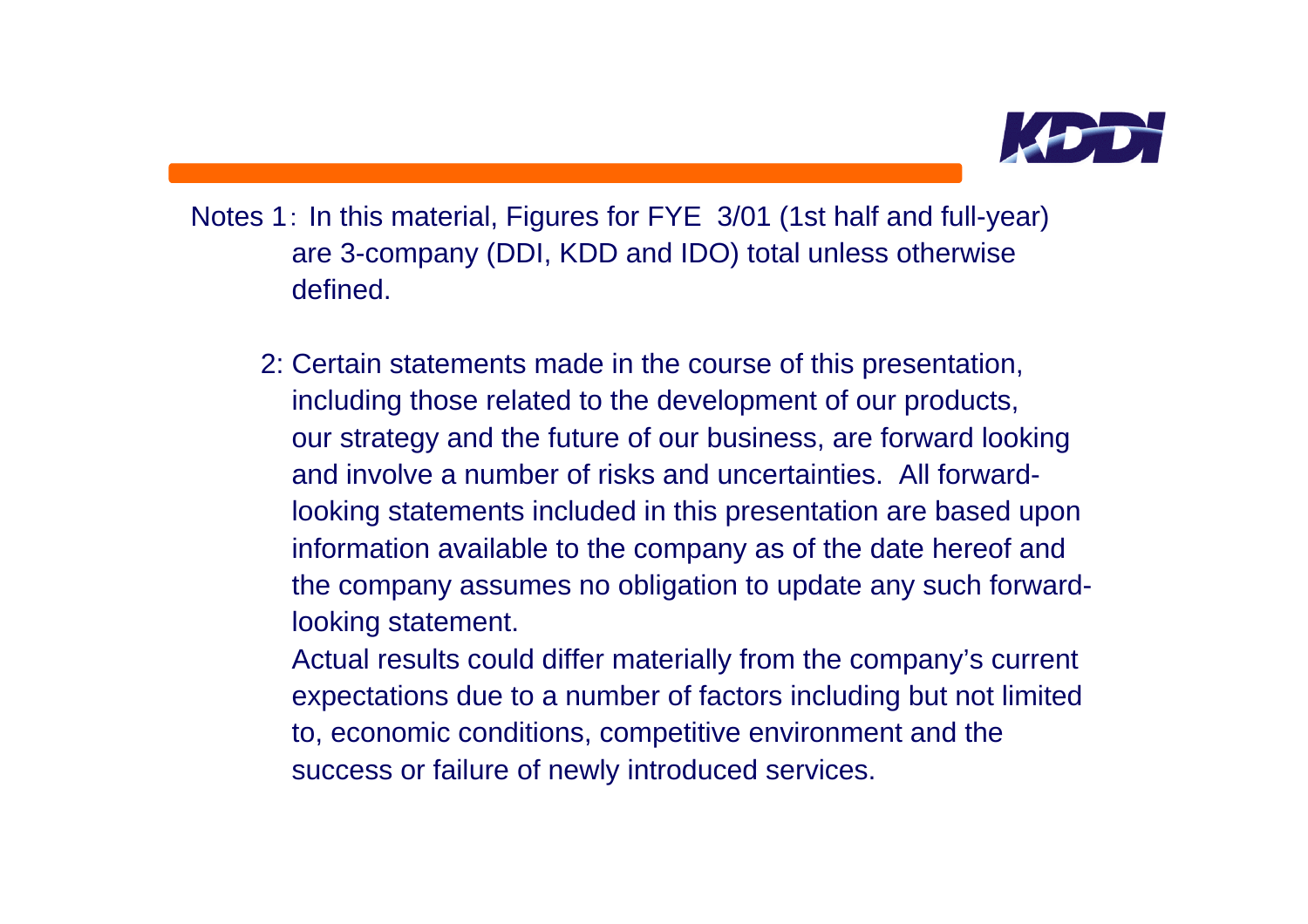### **Consolidated Interim Financial Result and Fullyear Forecast for FYE3/02 : Highlight**



Millions of Yen

|                          | 1H of 01/3 | $\vert$ 1H of 02/3 | <b>YoY change</b>                                                                                                                                                                                                                                                                                                                                                                                                                                          |            | 2H of 02/3     | <b>HoH change</b> |        |
|--------------------------|------------|--------------------|------------------------------------------------------------------------------------------------------------------------------------------------------------------------------------------------------------------------------------------------------------------------------------------------------------------------------------------------------------------------------------------------------------------------------------------------------------|------------|----------------|-------------------|--------|
|                          |            | $\circledZ$        | $\bigcirc\!\!\!\!-\!\!\:\circ\!\!\!\!-\!\!\:\circ\!\!\!\!-\!\!\:\circ\!\!\!\!-\!\!\:\circ\!\!\!\!-\!\!\:\circ\!\!\!\!-\!\!\:\circ\!\!\!\!-\!\!\:\circ\!\!\!\!-\!\!\:\circ\!\!\!\!-\!\!\:\circ\!\!\!\!-\!\!\:\circ\!\!\!\!-\!\!\:\circ\!\!\!\!-\!\!\:\circ\!\!\!\!-\!\!\:\circ\!\!\!\!-\!\!\:\circ\!\!\!\!-\!\!\:\circ\!\!\!\!-\!\!\:\circ\!\!\!\!-\!\!\:\circ\!\!\!\!-\!\!\:\circ\!\!\!\!-\!\!\:\circ\!\!\!\!-\!\!\:\circ\!\!\!\!-\!\!\:\circ\!\!\!\!-\!\$ | $\%$       | forecast $(3)$ | -②<br>3           | $\%$   |
| <b>Operating Revenue</b> | 1,406,589  | 1,464,332          | 57,743                                                                                                                                                                                                                                                                                                                                                                                                                                                     | 4.1%       | 1,471,668      | 7,336             | 0.5%   |
| <b>Operating Income</b>  | 57,807     | 41,408             | (16, 399)                                                                                                                                                                                                                                                                                                                                                                                                                                                  | $(28.4)\%$ | 50,592         | 9,184             | 22.2%  |
| <b>Ordinary Income</b>   | 39,985     | 23,570             | (16, 415)                                                                                                                                                                                                                                                                                                                                                                                                                                                  | $(41.1)\%$ | 46,430         | 22,860            | 97.0%  |
| Net Income               | 16,841     | 6,694              | (10, 147)                                                                                                                                                                                                                                                                                                                                                                                                                                                  | (60.3)%    | 56,306         | 49,612            | 741.1% |

|                          | 01/3 full-                           | 02/3 full-year | change                        |               |  |
|--------------------------|--------------------------------------|----------------|-------------------------------|---------------|--|
|                          | year $\left($ <sup>4</sup> $\right)$ | forecast $(5)$ | $\bf{a}$<br>$\left( 5\right)$ | $\frac{1}{2}$ |  |
| <b>Operating Revenue</b> | 2,816,380                            | 2,936,000      | 119,620                       | 4.2%          |  |
| <b>Operating Income</b>  | 98,794                               | 92,000         | (6, 794)                      | (6.9)%        |  |
| <b>Ordinary Income</b>   | 59,570                               | 70,000         | 10,430                        | 17.5%         |  |
| <b>Net Income</b>        | 21,669                               | 63,000         | 41,331                        | 190.7%        |  |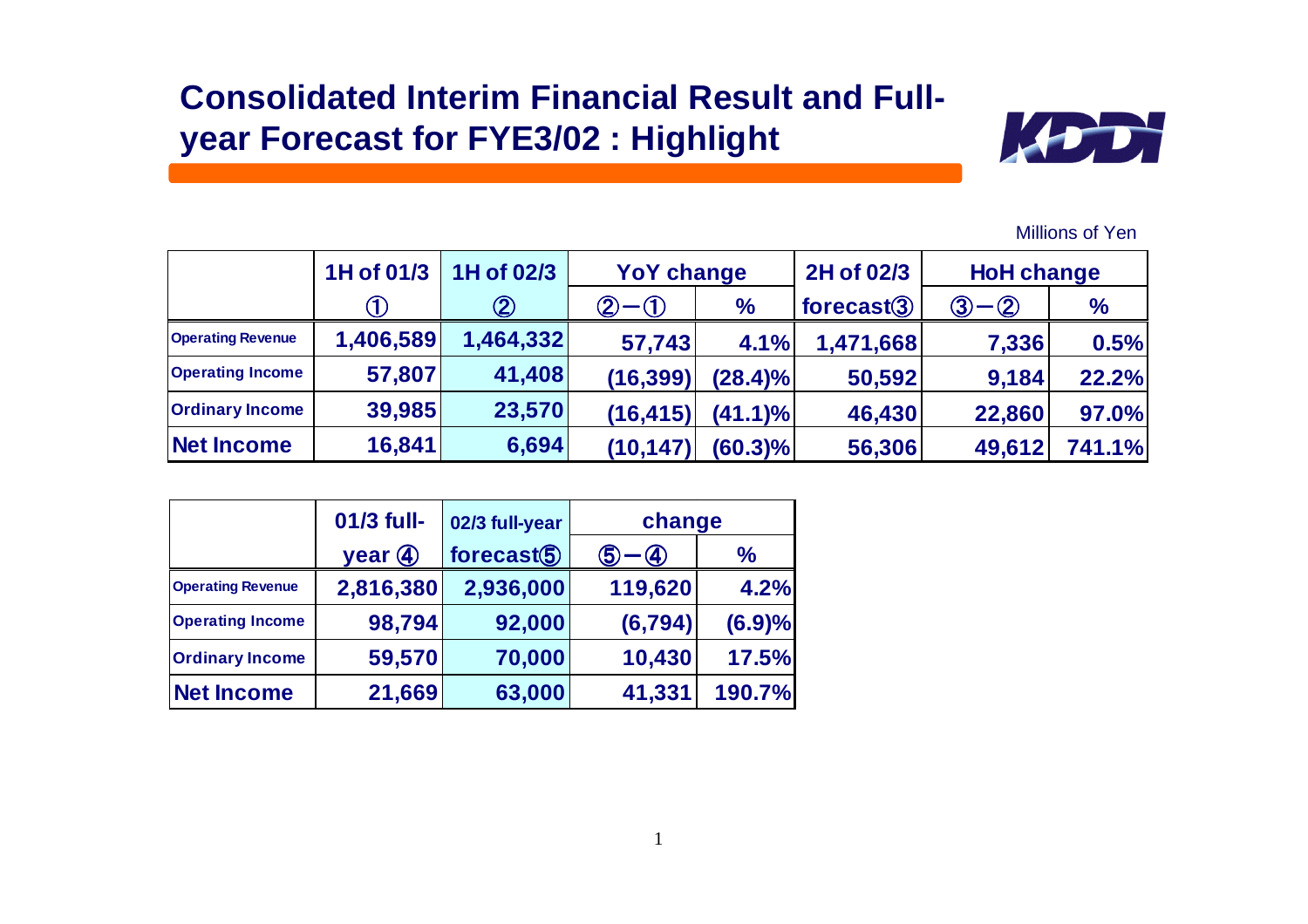## **NW&IP Business: FYE3/02 Full-Year Forecast**



#### 100 million Yen

|                          | 1Н    | 2H    | <b>Full-Year</b> | HoH change |
|--------------------------|-------|-------|------------------|------------|
| <b>Operating Revenue</b> | 3,310 | 3,410 | 6,720            | 00 I       |
| <b>Operating Income</b>  | 103   | 227   | 330              | 124 I      |
| <b>Ordinary Income</b>   | 55    | 195   | 250              | 140        |

- ・Sales force: Shift from "MyLine" to Data Services such as DION,IP-VPN
- **Converge Customer Base of**  My Line, DION and au. Expand Total ARPU
- **Strengthen Corporate Solution** Sales Force
- ・FTTH Trial for Broadband Era

### **2nd Half Strategies Positive Factor in 2H Negative Factor in 2H**

- ・ Achievement of My Line Target 10 million lines
	- ・ Increase in Revenue

| Local        | $\frac{4}{14}$ bn |
|--------------|-------------------|
| <b>IPVPN</b> | ¥ 6 bn            |
| <b>DION</b>  | ¥ 3 bn            |

・ Reduction in My Line Cost

\ 10 bn

#### ・Decrease in Revenue

| <b>Long Distance</b> | ¥9 <sub>bn</sub> |
|----------------------|------------------|
| International        | 46bn             |

・Increase in Access Charge due to increasing Local Call \ 8.5 bn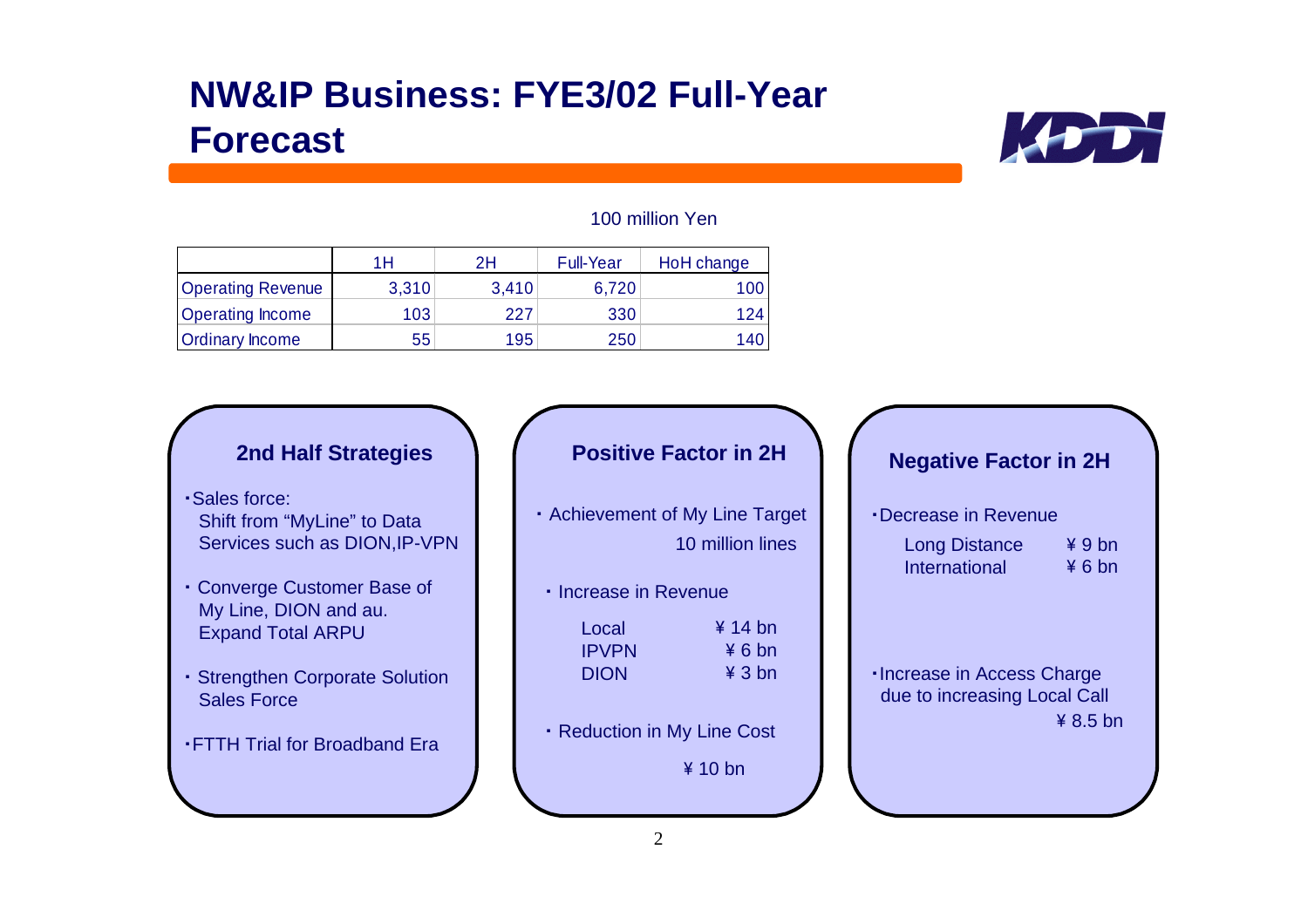## **NW&IP Business: Strategy in 2nd Half**



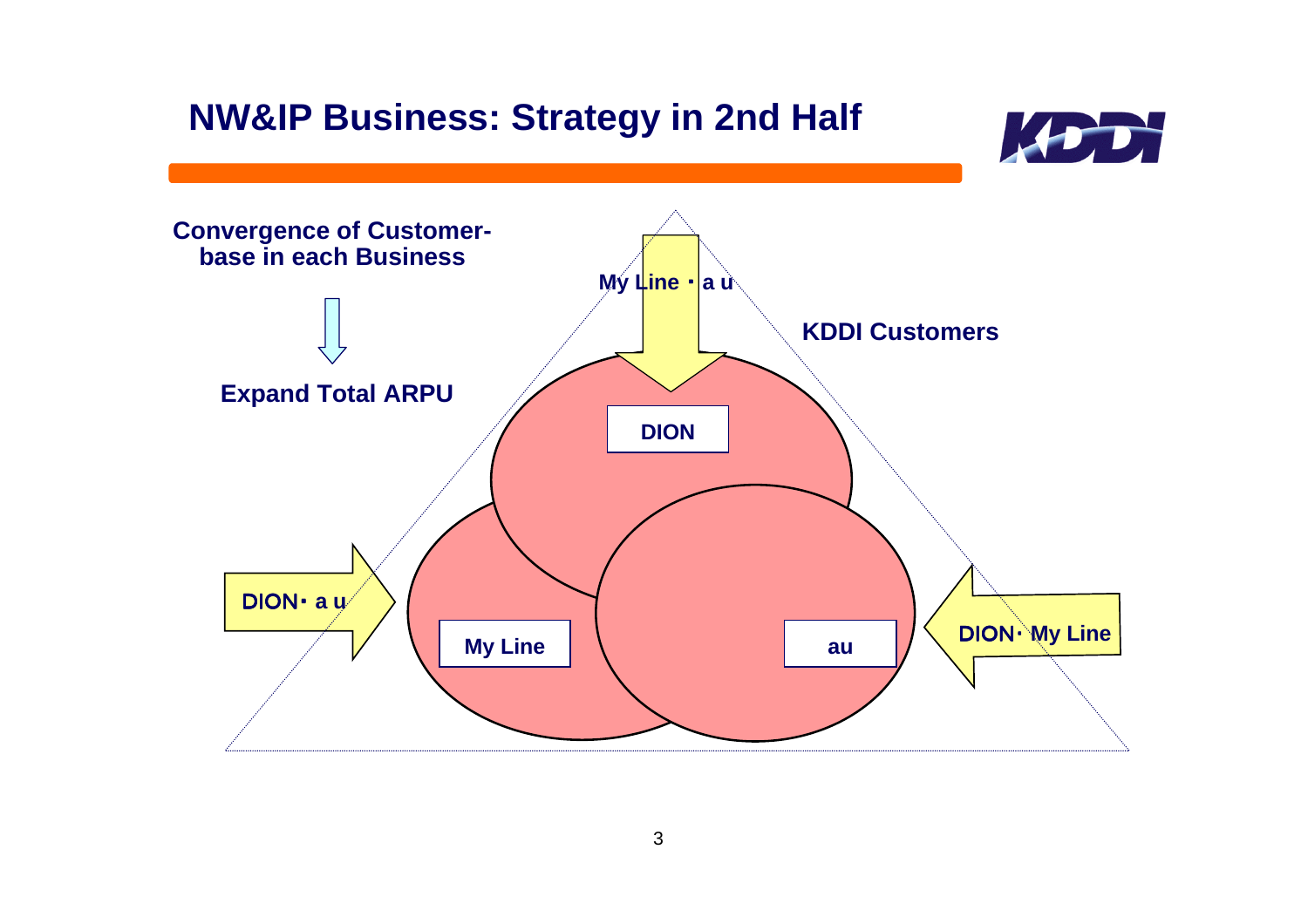## **au Business: FYE3/02 Full-Year Forecast**



#### 100 million Yen

|                          | 1H      | 2H      | <b>Full-Year</b> | HoH change |
|--------------------------|---------|---------|------------------|------------|
| <b>Operating Revenue</b> | 7,899   | 8,021   | 15,920           | 122        |
| <b>Telecom</b>           | 5,994   | 6,016   | 12,010           | 22         |
| <b>Other Business</b>    | 1,904   | 2,006   | 3,910            | 102        |
| <b>Operating Income</b>  | 325     | 155     | 480              | (170)      |
| <b>Ordinary Income</b>   | 259     | 171     | 430              | (88)       |
| <b>Subscribers</b>       | 11.80mn | 12.22mn | 12.22mn          | $0.42$ mn  |
| <b>Churn Rate</b>        | 2.62%   | 2.47%   | 2.54%            | (0.15)%    |

- ・Start Next Generation Services in DecemberGPS KEITAIMovie KEITAI
- ・New Style Marketing
- ・Strengthen Sales Force
- ・Develop Corporate-user with Fixed-line Sales Force

- ・ Rise Data ARPU by Starting Next Generation Services
- ・Decrease in Churn Rate ( 0.15)%
- ・Reduce Subscriber Acquisition Cost

\ 8 bn

**Negative Factors in 2H 2nd Half Strategies Positive Factors in 2H**

・Cost Up by increasing **Subscriber** 

\ 34 bn

<sup>・</sup> Voice ARPU Down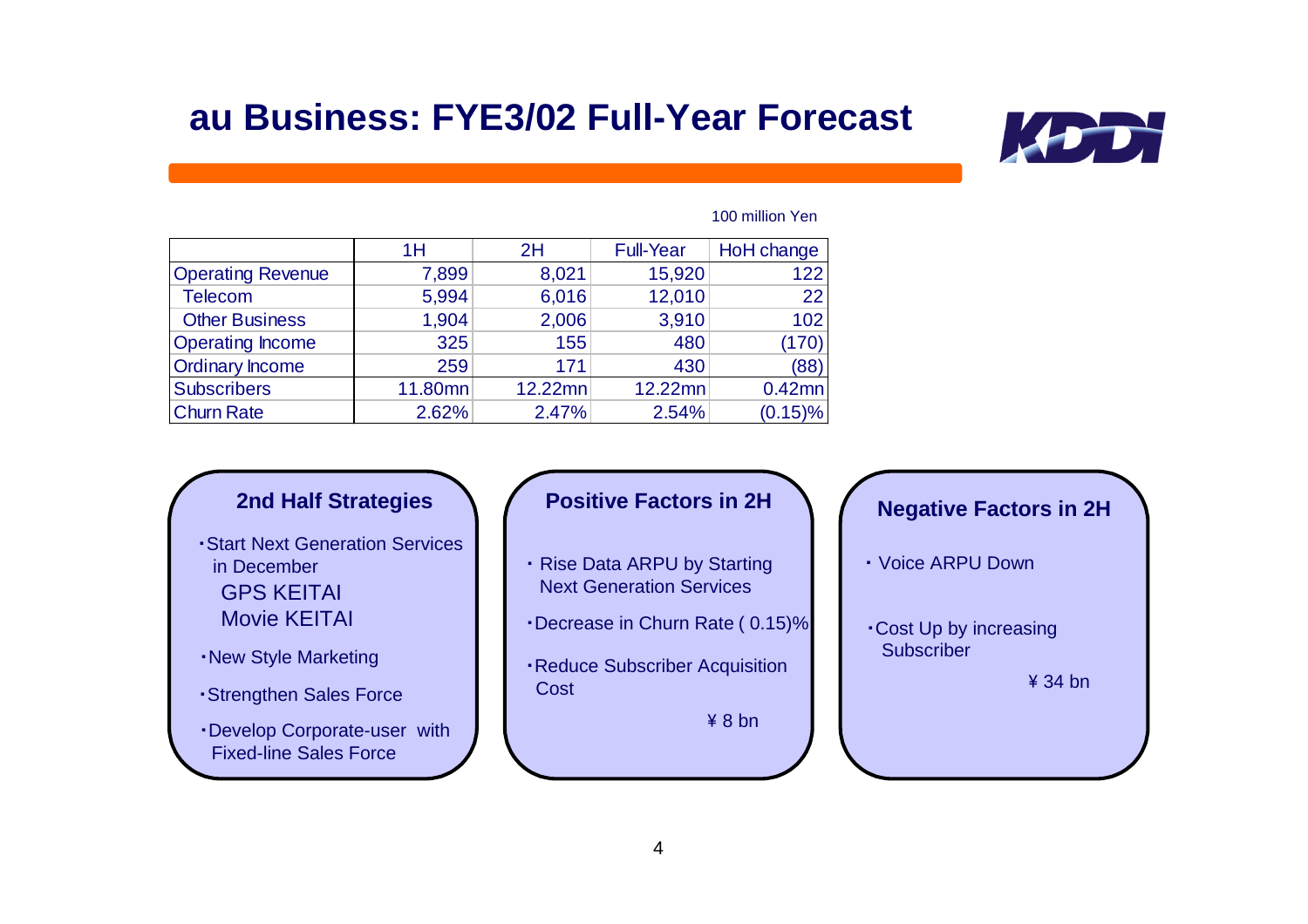# **au Business: 2H Strategy**



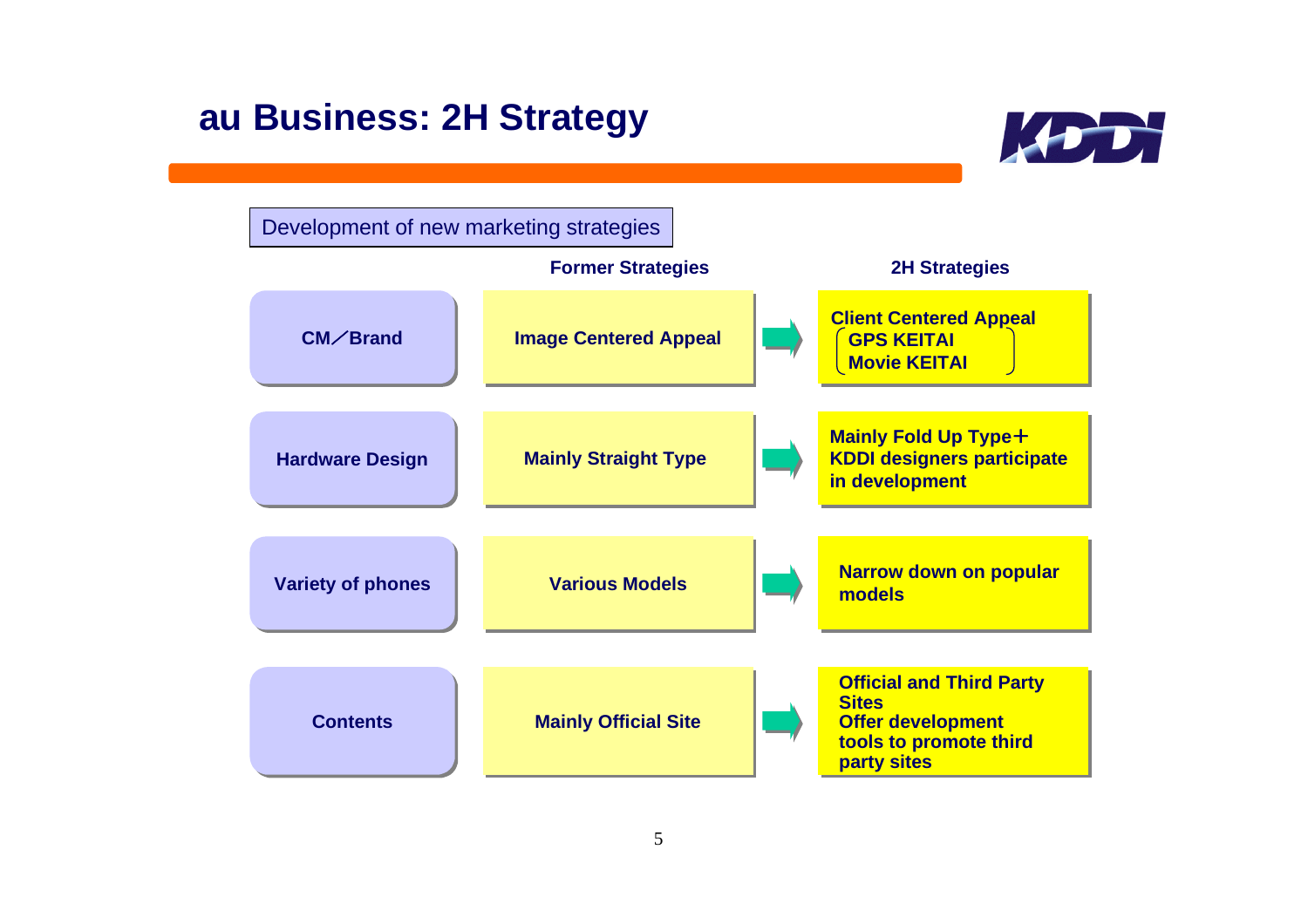### **au Business**:**cdmaOne's Advantage**



**ARPU**



### Voice Data

| 1H of FYE3/02 | Voice | Data  | Total |
|---------------|-------|-------|-------|
| lau-PDC       | 5,320 |       | 5,320 |
| lau-cdmaOne   | 8,190 | 1,090 | 9,28  |
| DoCoMo        | .190  |       |       |

### **Subscriber Net Adds**

0100200300400500600700800900100061/00 01/01/01 01/02 01/04 1/05 01/06 1/06 01/09 DoCoMocdmaOne J-Phone

thousand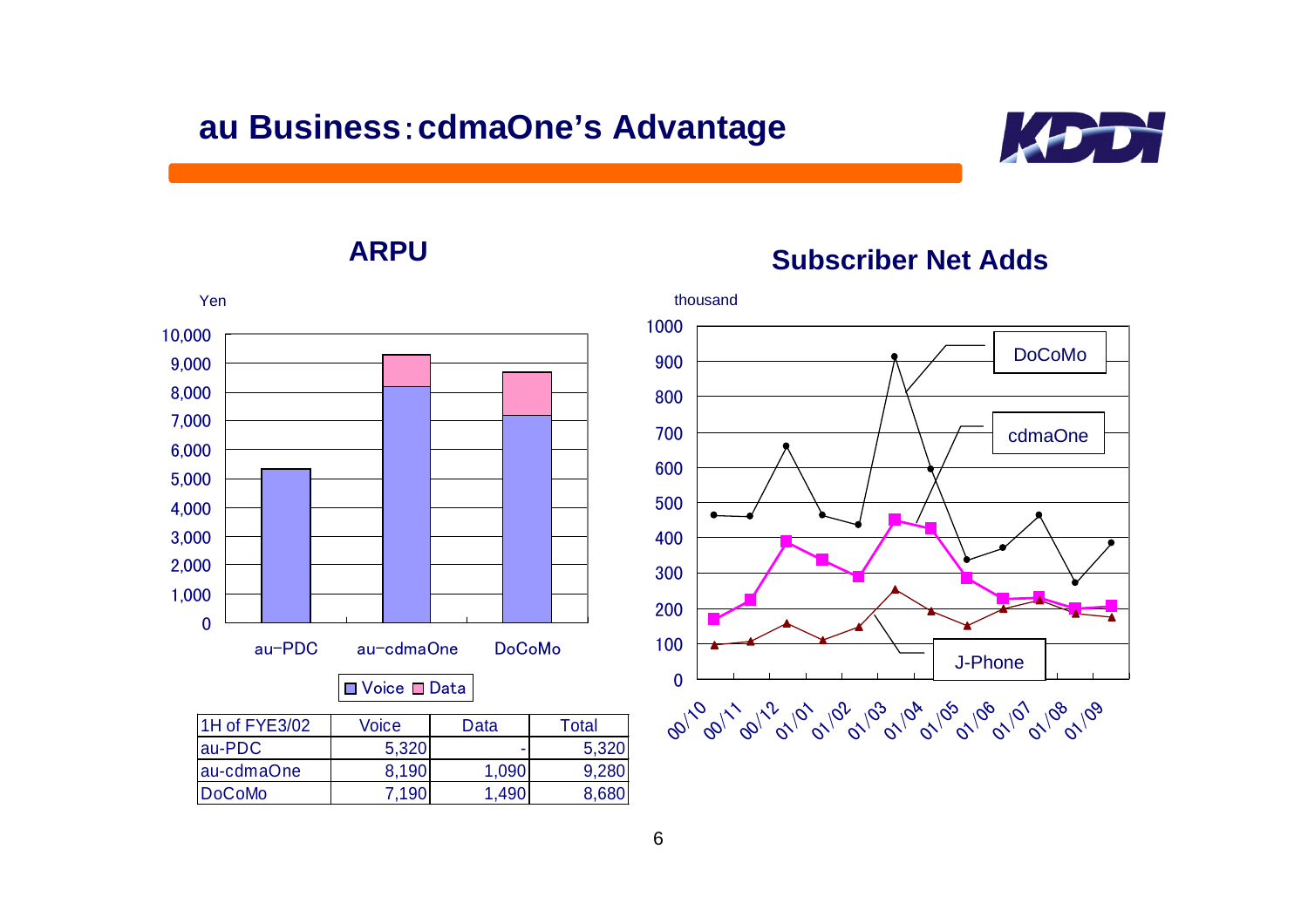# **TuKa Business**:**Forecast of FYE3/02 Full Year Forecast**



|                          | 1H     | 2H     | Full-Year | HoH change |
|--------------------------|--------|--------|-----------|------------|
| <b>Operating Revenue</b> | 1,906  | 1,874  | 3,780     | (32)       |
| <b>Operating Income</b>  | (33)   | 13     | (20)      | 45         |
| <b>Ordinary Income</b>   | (61)   | (19)   | (80)      | 42         |
| <b>Subscriber</b>        | 4.02mn | 4.03mn | 4.03mn    | $0.01$ mn  |
| <b>Churn Rate</b>        | 3.3%   | 3.1%   | 3.2%      | (0.2)%     |

#### 100 Million Yen

・Establish 3 Companies under 1 management

・Comprehensive restructuring of voice quality, sales force and product concept

・Shift from the focusing on profitability to facilitating for competitiveness in market in 2H

・Revise business strategies to reduce sales commission

 $\angle$  9bn

### 2nd Half Strategies **A C** Positive Factors in 2H **A Negative Factors in 2H**

・Lower ARPU leading to decrease in revenue

| (JPY)       | 1Н    | 2Η    |
|-------------|-------|-------|
| <b>ARPU</b> | 6,160 | 5,890 |

・Increase in depreciation

Depreciation  $\frac{4}{2}$  2.3bn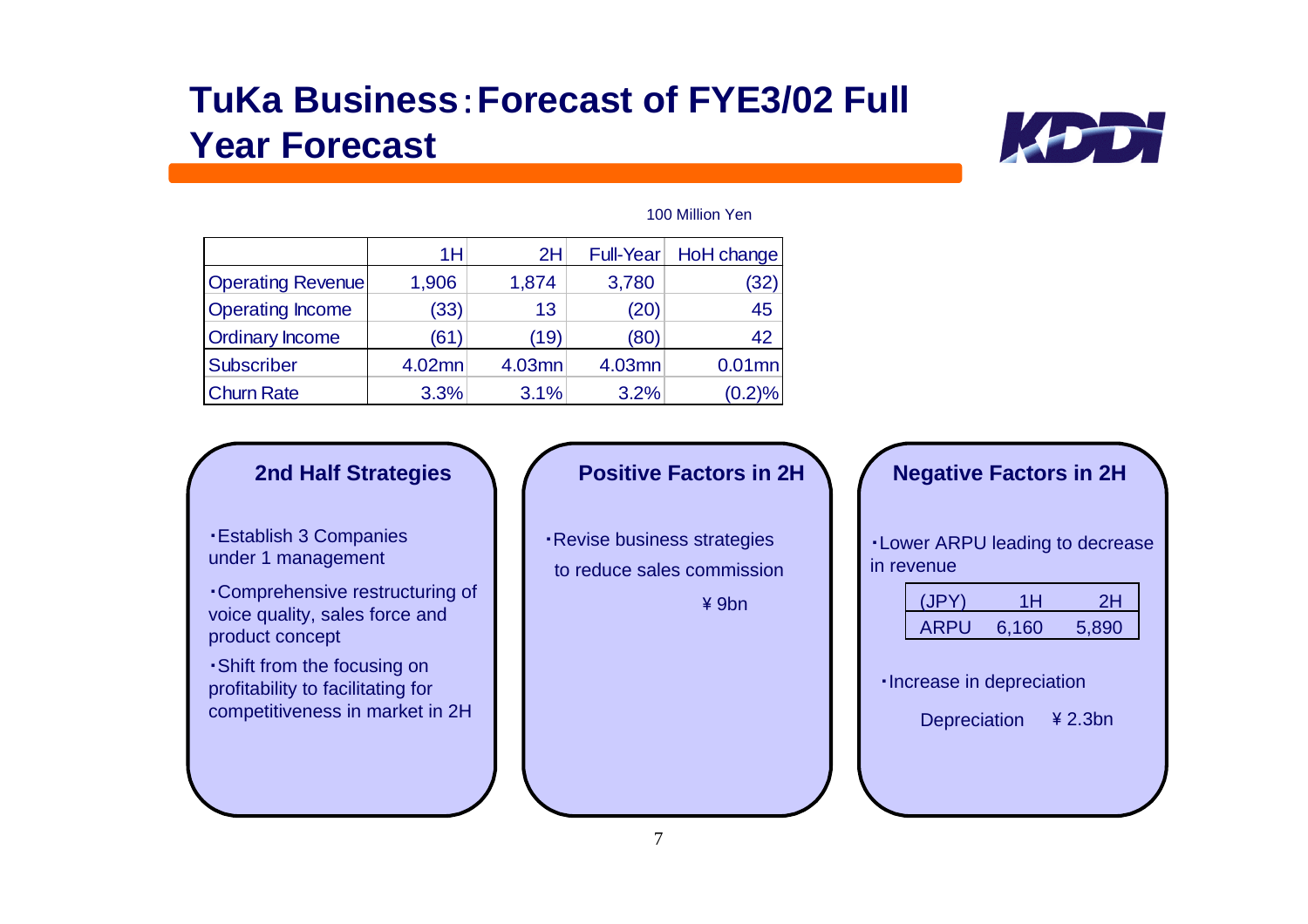# **Pocket Business**: **Forecast of FYE3/02Full Year Forecast**



#### 100 Million Yen

|                          | 1H        | 2H                | <b>Full-Year</b> | <b>HoH Change</b> |
|--------------------------|-----------|-------------------|------------------|-------------------|
| <b>Operating Revenue</b> | 1087      | 993               | 2080             | (93)              |
| <b>Operating Income</b>  | (13)      | 113               | 100              | 127               |
| <b>Ordinary Income</b>   | (34)      | 94                | 60               | 128               |
| Subscriber               | $2.95$ mn | 2.80 <sub>m</sub> | 2.80mn           | $(0.15)$ mn       |
| <b>Churn Rate</b>        | 3.61%     | 3.17%             | 3.39%            | (0.4)%            |

#### ・Accelerate shift towards Data

- $\rightarrow$  Reduce sales commission
- $\rightarrow$  Reduce access charge

### 2nd Half Strategies **1 / Positive Factors in 2H 1 / Negative Factors in 2H**

・Reduce costs by management efficiencies

Sales Commission \ 6.5 bn

Access Charge  $\frac{2}{2}$  2.0 bn

Advertising Fee  $\frac{4}{1.5}$  bn

・Stable sales of Air H"Target for FY End: Over 0.3 mn

| <b>.</b> Lower ARPU leading to |  |
|--------------------------------|--|
| decrease in revenue            |  |
|                                |  |

| $\vert$ (JPY) | 1Н    | 2Η    |
|---------------|-------|-------|
| <b>ARPU</b>   | 5,530 | 5,290 |

| Decrease in subscribers |           |
|-------------------------|-----------|
|                         | $0.15$ mn |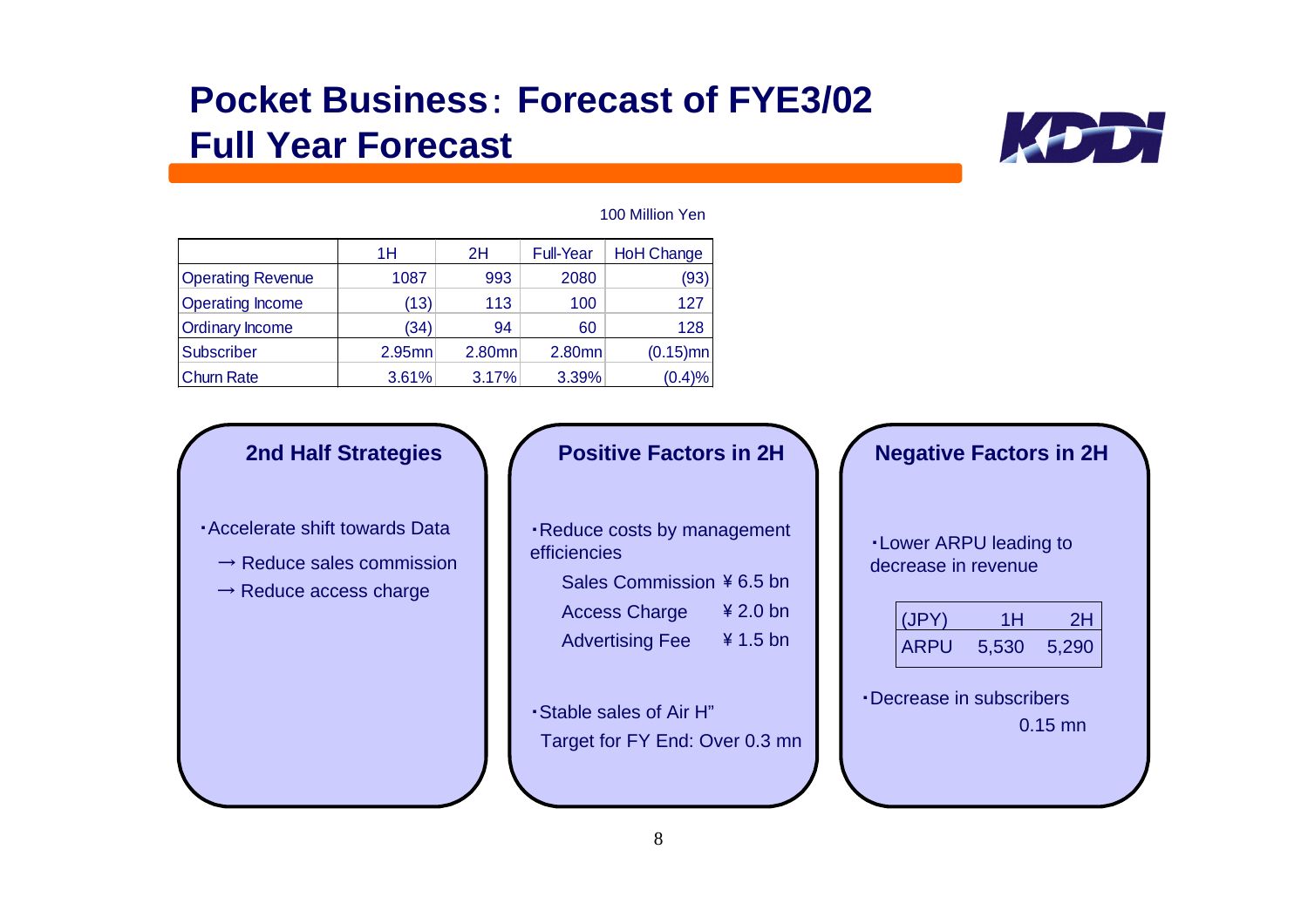### **Positioning of KDDI Mobile Business**



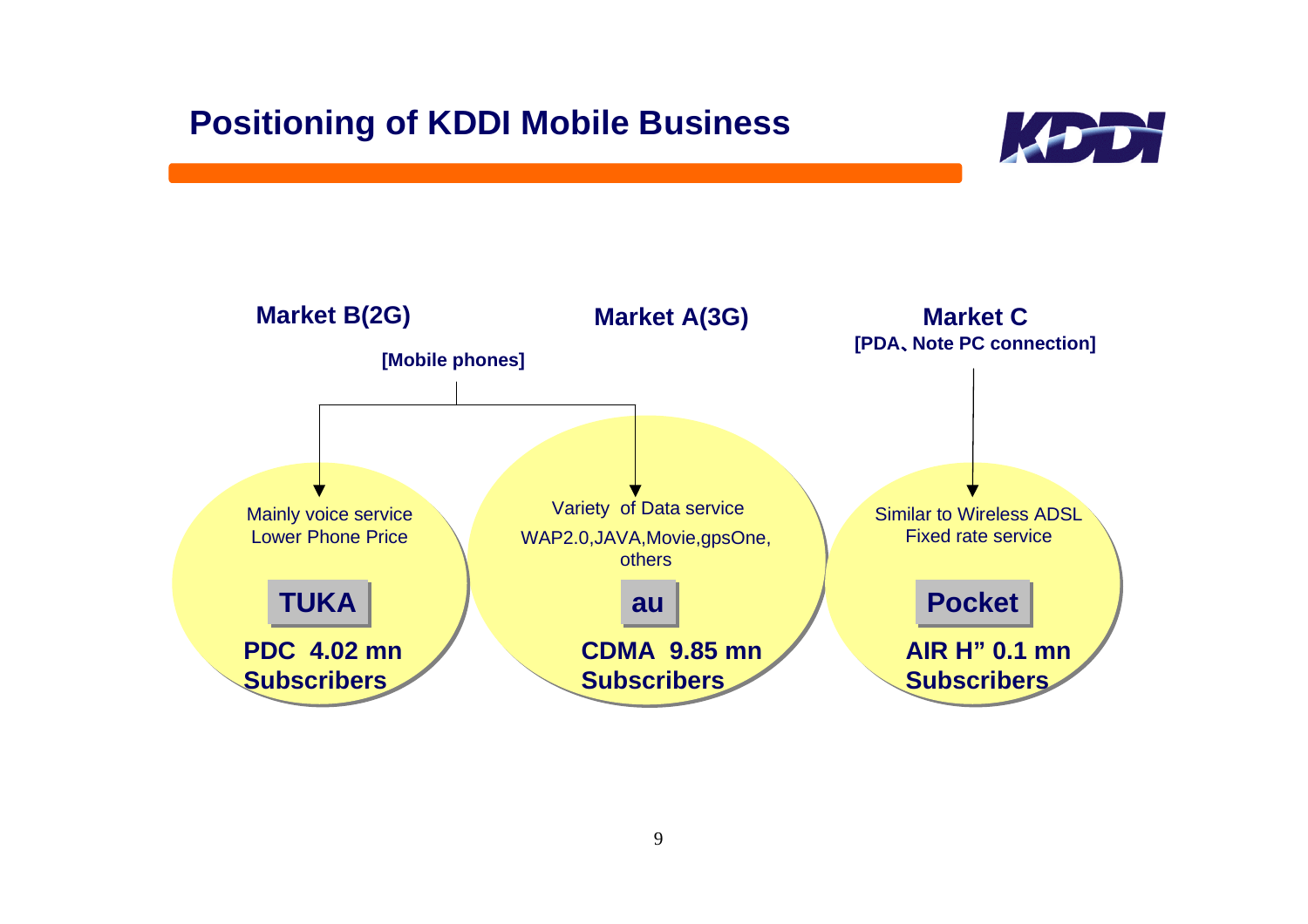### **Securitization of real estate**:**Reduction of debt and reorganization of inactive assets**



- Reduction in debt of ¥180 bn by securitizing real estate
- Slimming up the balance sheet by gain on sales or retirement of inactive assets

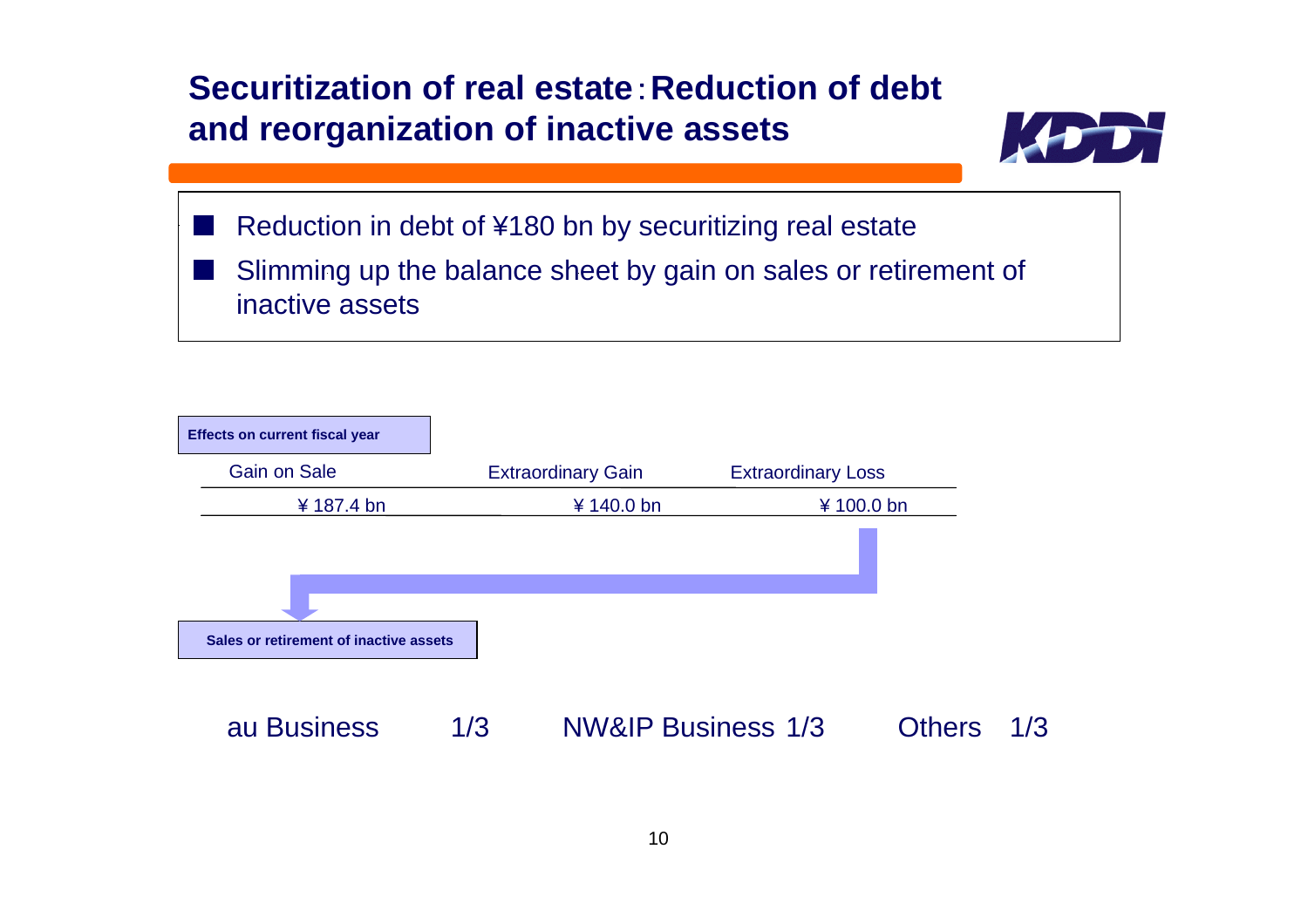### **Summary of Interim Financial Result and Full-Year Forecast for FYE3/02 #1**



|                          | <b>KDDI</b> |                  | au (ex-cellular) *1 |                  | TuKa            |                  |  |
|--------------------------|-------------|------------------|---------------------|------------------|-----------------|------------------|--|
|                          | 1st Half    | <b>Full-Year</b> | <b>1st Half</b>     | <b>Full-Year</b> | <b>1st Half</b> | <b>Full-Year</b> |  |
| <b>Operating Revenue</b> | 824,455     | 1,955,000        | 461,337             | 485,000          | 190,617         | 378,000          |  |
| <b>Operating Income</b>  | 16,897      | 51,000           | 24,622              | 26,000           | (3,276)         | (2,000)          |  |
| <b>Ordinary Income</b>   | 8,502       | 41,000           | 21,679              | 22,000           | (6,098)         | (8,000)          |  |
| Net Income               | 1,024       | 48,000           | 12,406              | 13,000           | (4, 514)        | (4,000)          |  |

|                          | <b>Pocket</b> |                  | <b>Others</b>   |                  | <b>Consolidated</b> |                  |  |
|--------------------------|---------------|------------------|-----------------|------------------|---------------------|------------------|--|
|                          | 1st Half      | <b>Full-Year</b> | <b>1st Half</b> | <b>Full-Year</b> | <b>1st Half</b>     | <b>Full-Year</b> |  |
| <b>Operating Revenue</b> | 108,717       | 208,000          | 146,544         | 260,000          | 1,464,332           | 2,936,000        |  |
| <b>Operating Income</b>  | (1, 349)      | 10,000           | 1,607           | 5,000            | 41,408              | 92,000           |  |
| <b>Ordinary Income</b>   | (3, 412)      | 6,000            | 2,600           | 5,000            | 23,570              | 70,000           |  |
| <b>Net Income</b>        | (8, 443)      | 1,000            | 48              | (3,000)          | 6,694               | 63,000           |  |

| (reference)              | <b>NW&amp;IP(KDDI)</b> |                  | au business * 2 |                  |  |
|--------------------------|------------------------|------------------|-----------------|------------------|--|
|                          | <b>1st Half</b>        | <b>Full-Year</b> | <b>1st Half</b> | <b>Full-Year</b> |  |
| <b>Operating Revenue</b> | 331,092                | 672,000          | 789,851         | 1,592,000        |  |
| <b>Operating Income</b>  | 10,326                 | 33,000           | 32,486          | 48,000           |  |
| <b>Ordinary Income</b>   | 5,560                  | 25,000           | 25,907          | 43,000           |  |
| Net Income               | (684)                  | 10,000           | 14,351          | 24,000           |  |

- \*1: Figures of "au(ex-cellular)" are total of au Corporation and Okinawa Cellular Telephone Co.
- \* 2: Figures of "au business" are total of KDDI's au business, au Corporation and Okinawa Cellular Telephone co.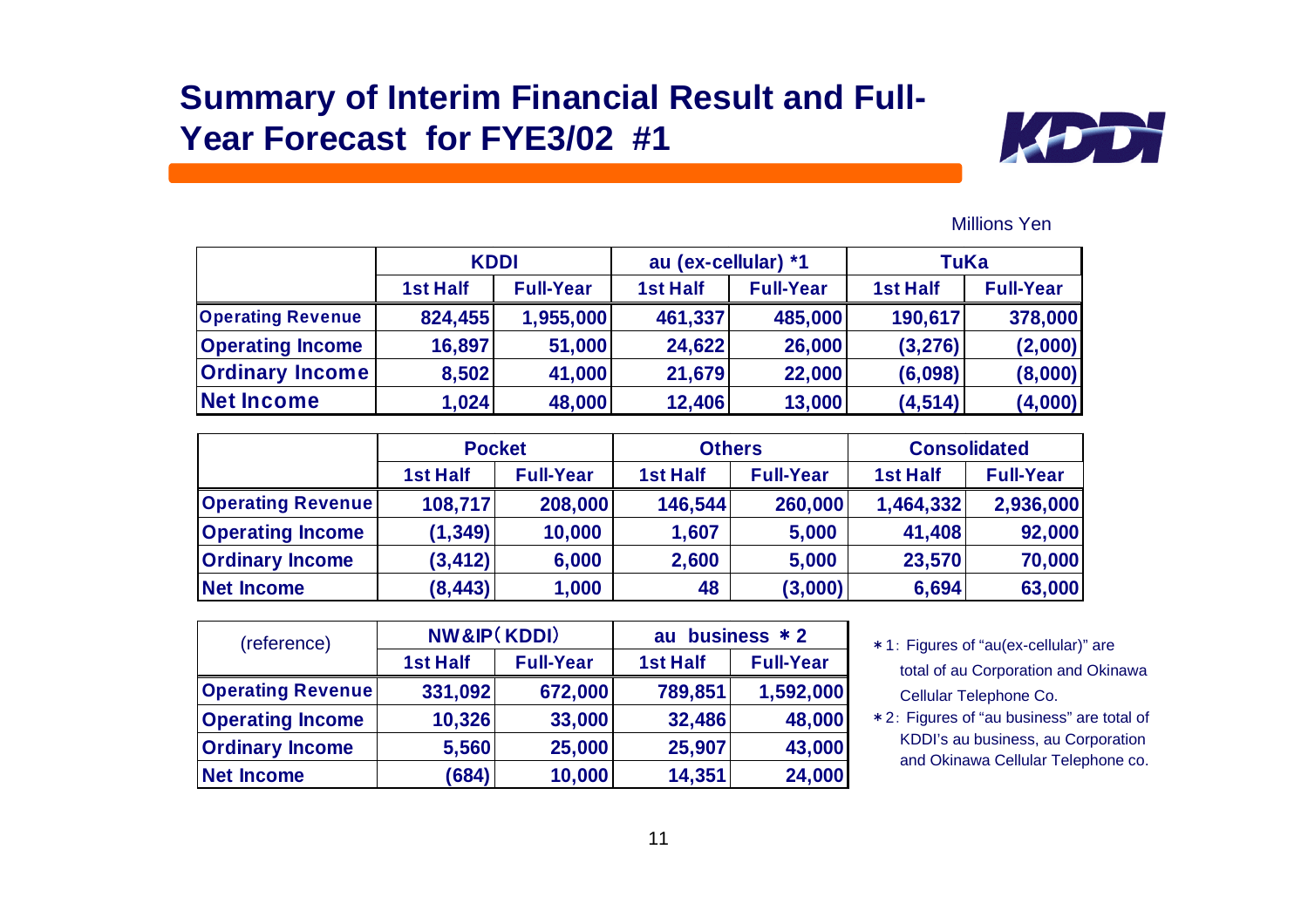### **Summary of Interim Financial Result and Full-Year Forecast for FYE3/02 #2**



### **Capital Expenditure and Depreciation**

100 million Yen

|                     | <b>NW&amp;IP</b> |                  | au              |                  | TuKa            |                  | Pocket*         |                  |
|---------------------|------------------|------------------|-----------------|------------------|-----------------|------------------|-----------------|------------------|
|                     | <b>1st Half</b>  | <b>Full-year</b> | <b>1st Half</b> | <b>Full-year</b> | <b>1st Half</b> | <b>Full-year</b> | <b>1st Half</b> | <b>Full-year</b> |
| <b>CAPEX</b>        | 509              | .180             | 7391            | 2,300            | 248             | 570              | 123             | 160              |
| <b>Depreciation</b> | 628              | .200             | .003            | 2,320            | 287             | 600              | 193             | 380              |

\*From FYE3/02 1H, DDI Pocket's Wireless base station's asset life has changed from 6 to 9 years.Therefore, the depreciation for 1H of FYE3/02 has been reduced by  $\frac{1}{2}12,473$  mn and subsequently  $\frac{1}{2}24.5$  bn decrease is expected for the full year.

#### **Number of Subscribers**

10 thousand subscribers

|                                         | <b>DION</b>     |                  | au              |                  | <b>TuKa</b>     |                  | <b>Pocket</b> |                  |
|-----------------------------------------|-----------------|------------------|-----------------|------------------|-----------------|------------------|---------------|------------------|
|                                         | <b>1st Half</b> | <b>Full-year</b> | <b>1st Half</b> | <b>Full-year</b> | <b>1st Half</b> | <b>Full-year</b> | 1st Half      | <b>Full-year</b> |
| Subscribers                             | 202             | 228              | 1,180           | 1,222            | 402             | 403              | 295           | 280              |
| <b>Change from</b><br>March 31,<br>2001 | 22              | 48               | 82              | 124              |                 | 8                | (17)          | (32)             |

note: Figures of "DION" subscribers are the number of DION Dial-Up contracts including Neweb.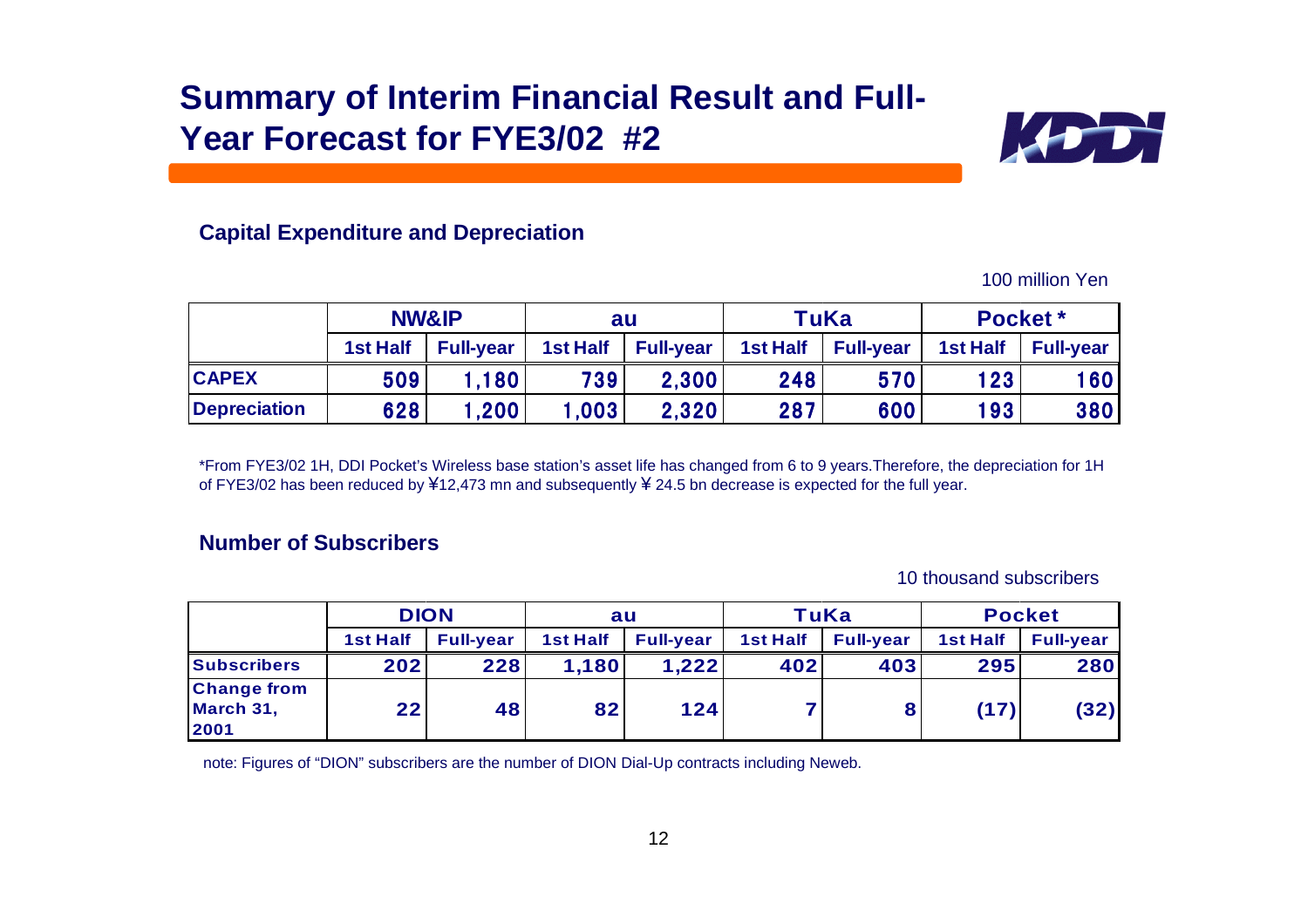

# **Summary of Interim Financial Result for FY ending March 31, 2002**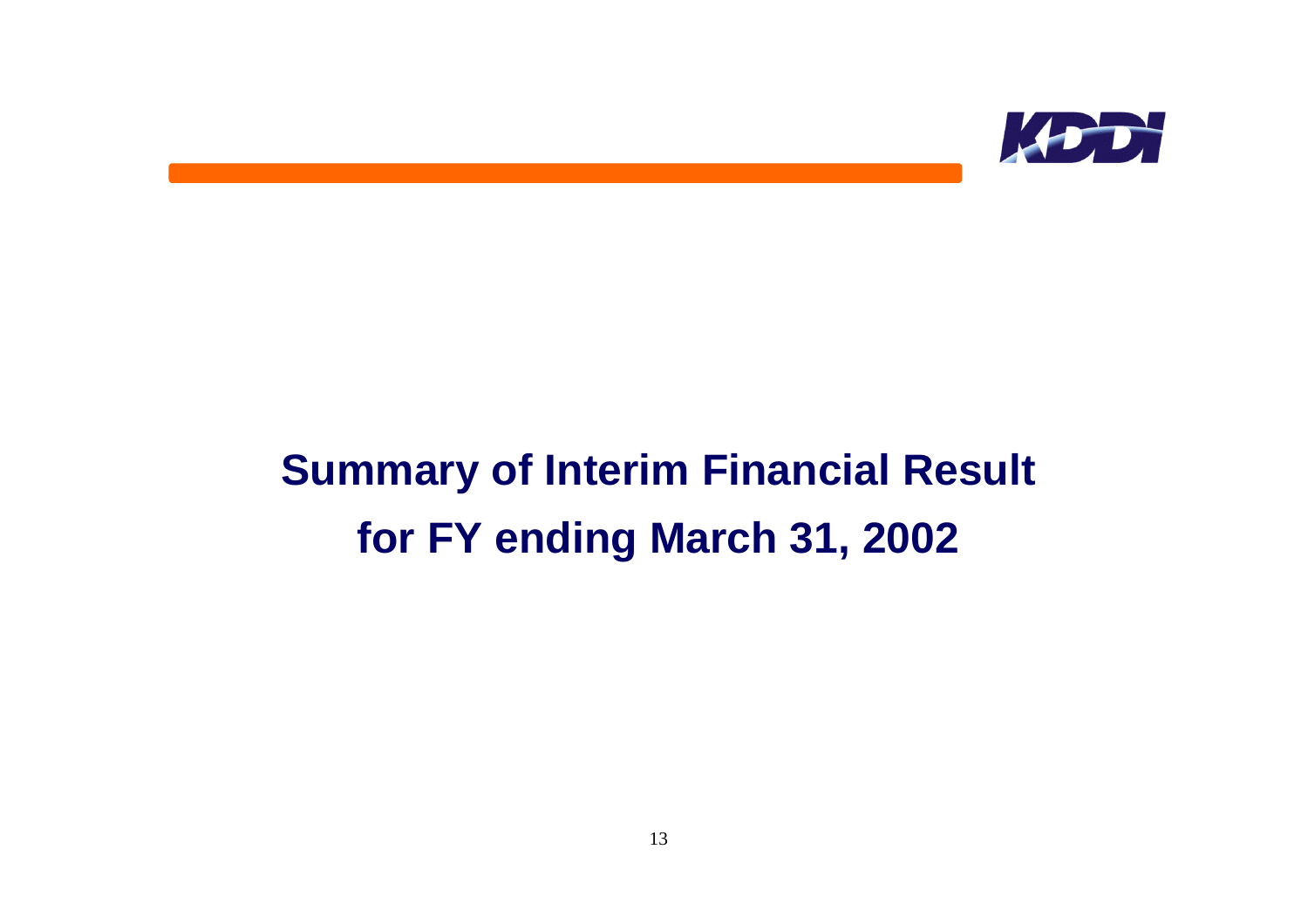# **Consolidated Interim Financial Result for FYE3/02**



**Million Yen**



100 million Yen



| <b>FY ended</b>                    | 2001        |             | 2002        | <b>YoY Change</b> |            |
|------------------------------------|-------------|-------------|-------------|-------------------|------------|
| <b>March 31</b>                    | 1H (1)      | 2H          | 1H(2)       | $\left( 2\right)$ |            |
| <b>Operating Revenue</b>           | 1,406,589   | 1,409,791   | 1,464,332   | 57,743            | 4.1%       |
| <b>Operating Income</b>            | 57,807      | 40,986      | 41,408      | (16, 399)         | $(28.4)\%$ |
| <b>Ordinary Income</b>             | 39,985      | 19,585      | 23,570      | (16, 415)         | $(41.1)\%$ |
| <b>Net Income</b>                  | 16,841      | 13,426      | 6,694       | (10, 147)         | $(60.3)\%$ |
| <b>Total Asset</b>                 | 2,187,904   | 3,639,363   | 3,459,291   | 1,271,387         | 58.1%      |
| <b>Stockholders' Equity*</b>       | 347,343     | 845,090     | 850,169     | 502,826           | 144.8%     |
| <b>Stockholders' Equity Ratio*</b> | 15.9%       | 23.2%       | 24.6%       | 8.7%              |            |
| Stockholders' Equity per Share *   | ¥144,853.71 | ¥199,273.12 | ¥200,470.56 | ¥55,616.85        | 38.4%      |
| <b>Free Cash Flow</b>              | (57, 698)   | (112, 304)  | (22, 789)   | 34,909            | $(60.5)\%$ |
| <b>Depreciation</b>                | 193,909     | 213,706     | 211,778     | 17,869            | 9.2%       |
| <b>CAPEX</b>                       | 277,017     | 302,459     | 166,947     | (110, 070)        | $(39.7)\%$ |
| <b>EBITDA</b>                      | 248,962     | 264,891     | 256,825     | 7,863             | 3.2%       |
| <b>EBITDA Margin</b>               | 17.7%       | 18.8%       | 17.5%       | (0.2)%            | (0.9)%     |
| <b>Interest-bearing Debt</b>       | 2,240,856   | 2,097,627   | 2,049,461   | (191, 395)        | (8.5)%     |

\*:Figures for 1H of FY2001 of "Total Asset", "Stockholders' Equity", "Stockholders' Equity Ratio" and "Stockholders' Equity per Share" are DDI's Consolidated, not 3-company total.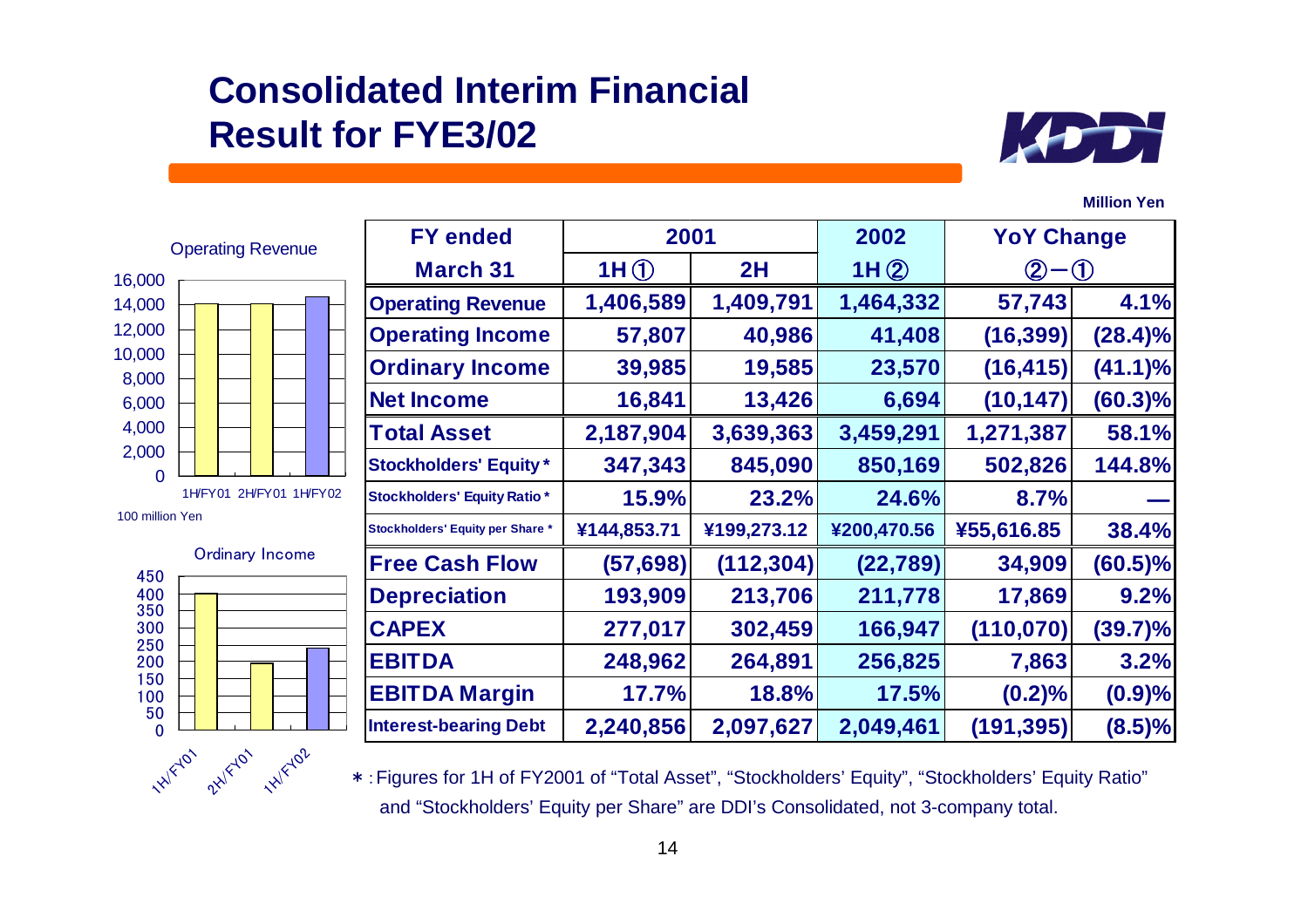## **Non-consolidated Interim Financial Result for FYE3/02**



Operating Revenue

Operating Income 200300400500100 million Yen**FY ended 2001 2002 YoY Change March 31 1H** ① **2H 1H** ② ②-① **Operating Revenue 765,896 814,601 824,455 58,559 7.6% Telecom Revenue 548,341 515,068 558,117 9,776 1.8% Other Revenue 217,555 299,533 266,337 48,782 22.4% Operating Income 42,225 28,884 16,897 (25,328) (60.0)% Ordinary Income 38,649 27,292 8,502 (30,147) (78.0)% Net Income 25,698 12,575 1,024 (24,674) (96.0)% Depreciation 83,163 97,353 110,954 27,791 33.4% CAPEX 158,651 308,209 80,810 (77,841) (49.1)% EBITDA 128,792 129,436 128,583 (209) (0.2)% EBITDA Margin 16.8% 15.9% 15.6% (1.2)% (7.3)%** 01,000 2,000 3,000 4,000 5,000 6,000 7,000 8,000 9,000 1H/012H/01 1H/02

2H/01 1H/02

0

1H/01

100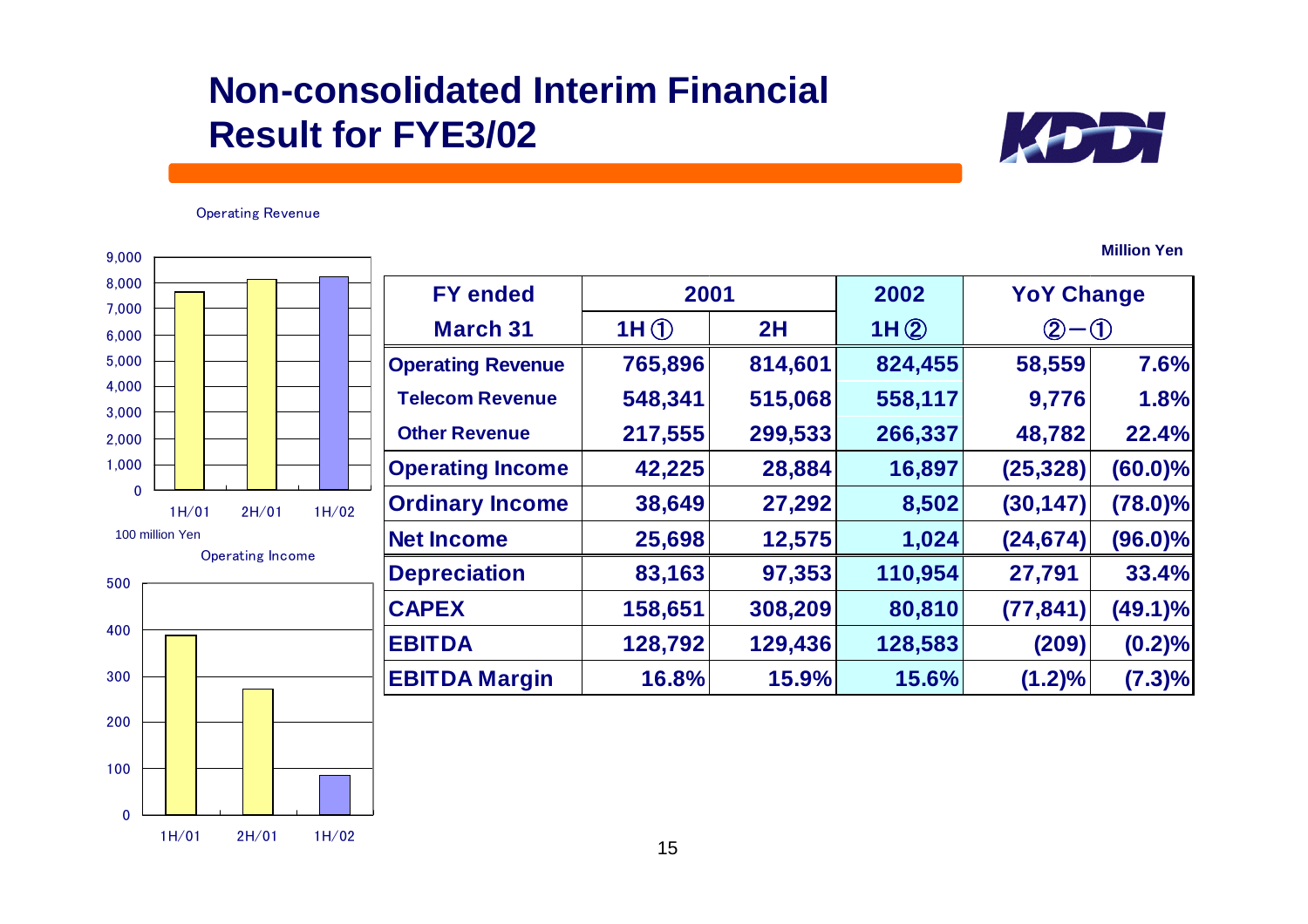# **Breakdown by Business: NW&IP (non-consolidated)**

3,000 4,000

Operating Revenue

100 million Yen

 $\Omega$ 

1,000

2,000

Operating Income

1H/01 2H/01 1H/02



| <b>FY ended</b>          | 2001    |         | 2002    | <b>YoY Change</b>        |             |
|--------------------------|---------|---------|---------|--------------------------|-------------|
| <b>March 31</b>          | 1H()    | 2H      | 1H(2)   | $\circled{2}$<br>$-$ (1) |             |
| <b>Operating Revenue</b> | 370,204 | 341,252 | 331,092 | (39, 112)                | $(10.6)\%$  |
| <b>Telecom Revenue</b>   | 354,823 | 316,697 | 309,856 | (44, 967)                | $(12.7)\%$  |
| <b>Other Revenue</b>     | 15,381  | 24,555  | 21,236  | 5,855                    | 38.1%       |
| <b>Operating Income</b>  | 28,826  | 38,658  | 10,326  | (18,500)                 | $(64.2)\%$  |
| <b>Ordinary Income</b>   | 25,779  | 41,246  | 5,560   | (20, 219)                | $(78.4)\%$  |
| <b>Net Income</b>        | 16,725  | 21,671  | (684)   | (17, 409)                | $(104.1)\%$ |
| <b>Depreciation</b>      | 60,902  | 62,980  | 62,780  | 1,878                    | 3.1%        |
| <b>CAPEX</b>             | 66,862  | 72,879  | 50,912  | (15,950)                 | (23.9)%     |
| <b>EBITDA</b>            | 97,886  | 105,083 | 73,984  | (23, 902)                | $(24.4)\%$  |
| <b>EBITDA Margin</b>     | 26.4%   | 30.8%   | 22.3%   | (4.1)%                   | $(15.5)\%$  |

Note: In this material, "NW&IP" means KDDI's non-consolidated result excluding its au business and not including subsidiaries' NW&IP business results.

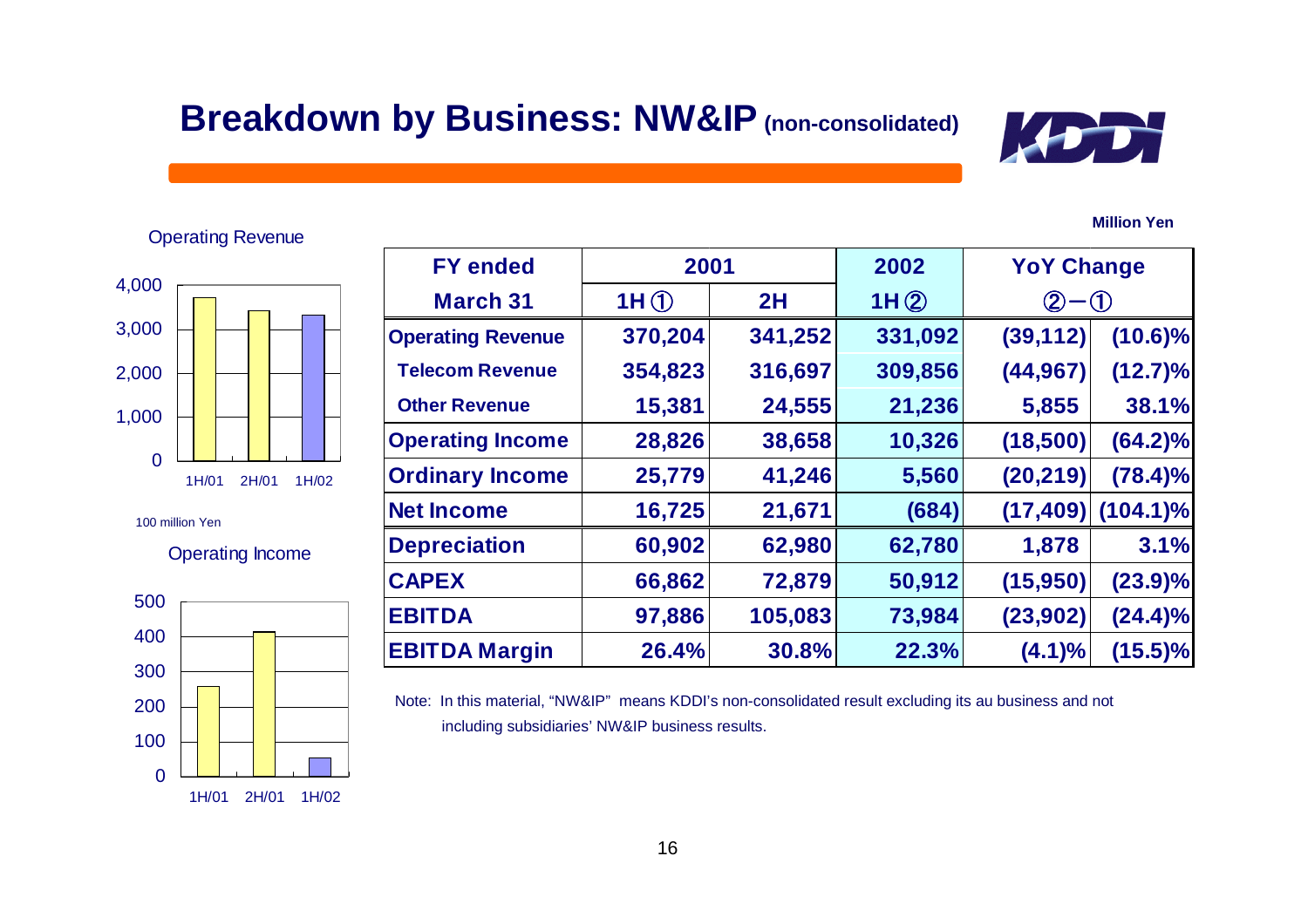# **Breakdown by Business: NW&IP (non-consolidated)**

**Million Yen**



### **Telecom Revenue Breakdown**

| <b>FY</b> ended           | 2001              |         | 2002    | <b>YoY Change</b> |            |
|---------------------------|-------------------|---------|---------|-------------------|------------|
| <b>March 31</b>           | $1H$ <sup>①</sup> | 2H      | 1H(2)   | $2 - 0$           |            |
| <b>Voice Transmission</b> | 257,431           | 220,143 | 219,764 | (37, 667)         | $(14.6)\%$ |
| <b>Local Call</b>         |                   |         | 20,143  |                   |            |
| <b>Long Distance</b>      | 185,125           | 156,463 | 139,159 | (45, 966)         | $(24.8)\%$ |
| <b>International</b>      | 72,305            | 63,679  | 60,462  | (11, 843)         | $(16.4)\%$ |
| <b>Data Transmission</b>  | 48,097            | 53,478  | 56,543  | 8,446             | 17.6%      |
| <b>FR</b>                 | 14,418            | 11,675  | 11,414  | (3,004)           | $(20.8)\%$ |
| <b>Internet</b>           | 32,375            | 40,470  | 44,171  | 11,796            | 36.4%      |
| <b>Other Data</b>         | 1,302             | 1,332   | 958     | (344)             | (26.4)%    |
| <b>Dedicated Lines</b>    | 31,994            | 38,697  | 40,169  | 8,175             | 25.6%      |
| <b>Others</b>             | 17,300            | 4,396   | 1,699   | (15,601)          | (90.2)%    |
| (reference) IP-VPN        |                   | 624     | 3,742   |                   |            |

#### **1st half of FY2001**



**2nd half of FY2001**



\*: "Transmission fee" and "SI Solutions" were included under "Others" for 3/01 1st half. As of 3/01 2nd half, it will be classified under "Other business operations income." "Others" for 3/01 1st half, excluding "Transmission fee" and "SI Solutions" is ¥4,011mn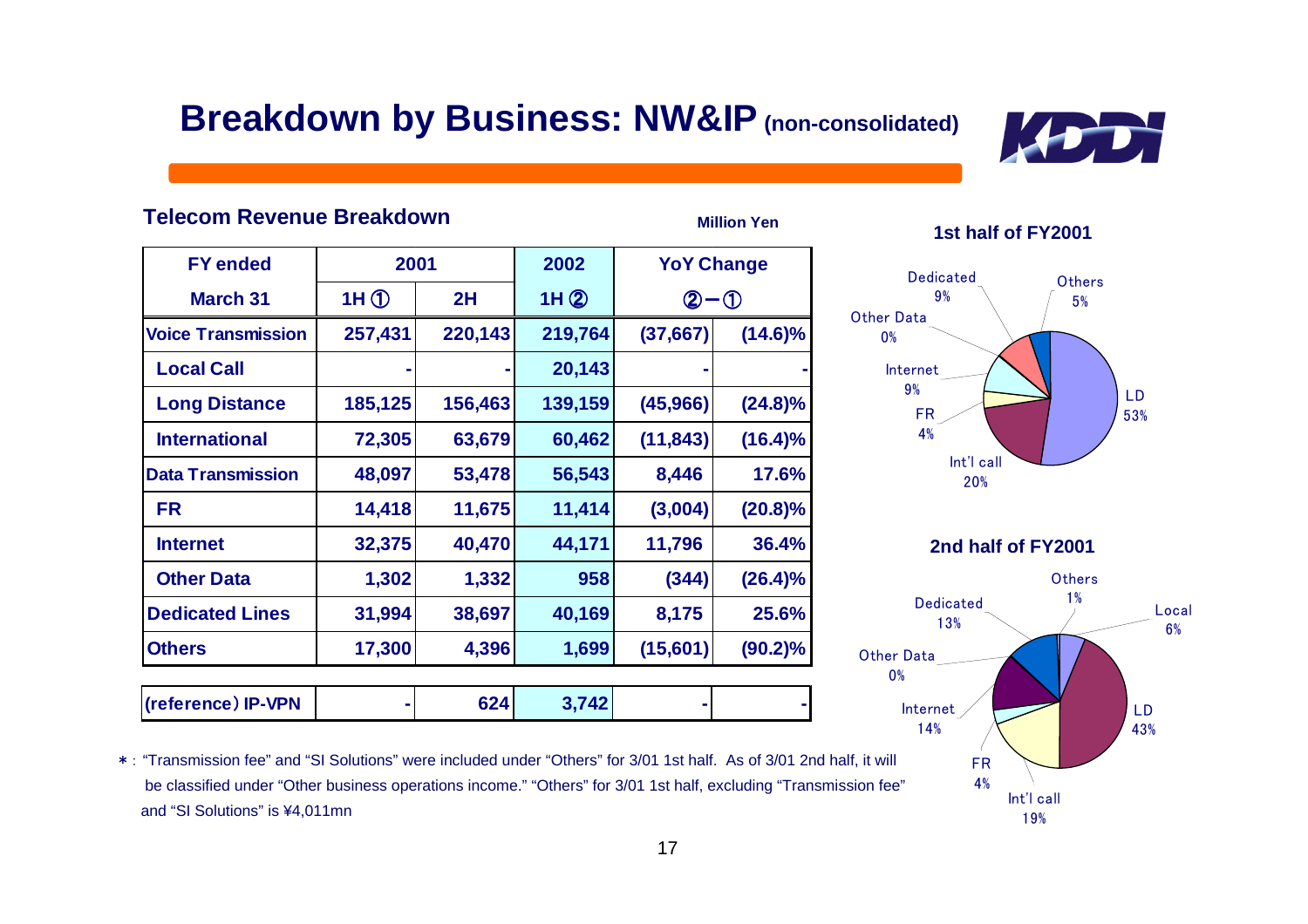# **Breakdown by Business: au Business**

#### Operating Revenue



100 million Yen

#### Operating Income



| <b>FY ended</b>          | 2001    |          | 2002    | <b>YoY Change</b>   |            |
|--------------------------|---------|----------|---------|---------------------|------------|
| <b>March 31</b>          | 1H()    | 2H       | 1H(2)   | $\bf(2)$<br>$-$ (1) |            |
| <b>Operating Revenue</b> | 652,798 | 720,608  | 789,851 | 137,053             | 21.0%      |
| <b>Telecom Revenue</b>   | 508,824 | 515,655  | 599,430 | 90,606              | 17.8%      |
| <b>Other Revenue</b>     | 143,973 | 204,953  | 190,421 | 46,448              | 32.3%      |
| <b>Operating Income</b>  | 32,515  | 845      | 32,486  | (29)                | (0.1)%     |
| <b>Ordinary Income</b>   | 25,123  | (4,878)  | 25,907  | 784                 | 3.1%       |
| <b>Net Income</b>        | 12,361  | (5, 387) | 14,351  | 1,990               | 116.1%     |
| <b>Depreciation</b>      | 78,529  | 95,178   | 100,274 | 21,745              | 27.7%      |
| <b>CAPEX</b>             | 162,867 | 132,410  | 73,869  | (88,998)            | $(54.6)\%$ |
| <b>EBITDA</b>            | 113,901 | 102,718  | 142,312 | 28,411              | 24.9%      |
| <b>EBITDA Margin</b>     | 17.4%   | 14.3%    | 18.0%   | 0.6%                | 3.3%       |

Note: Includes KDDI's other business for cellular operators. Numbers excluding such business (consistent with previous disclosures) are found at the end of this presentation

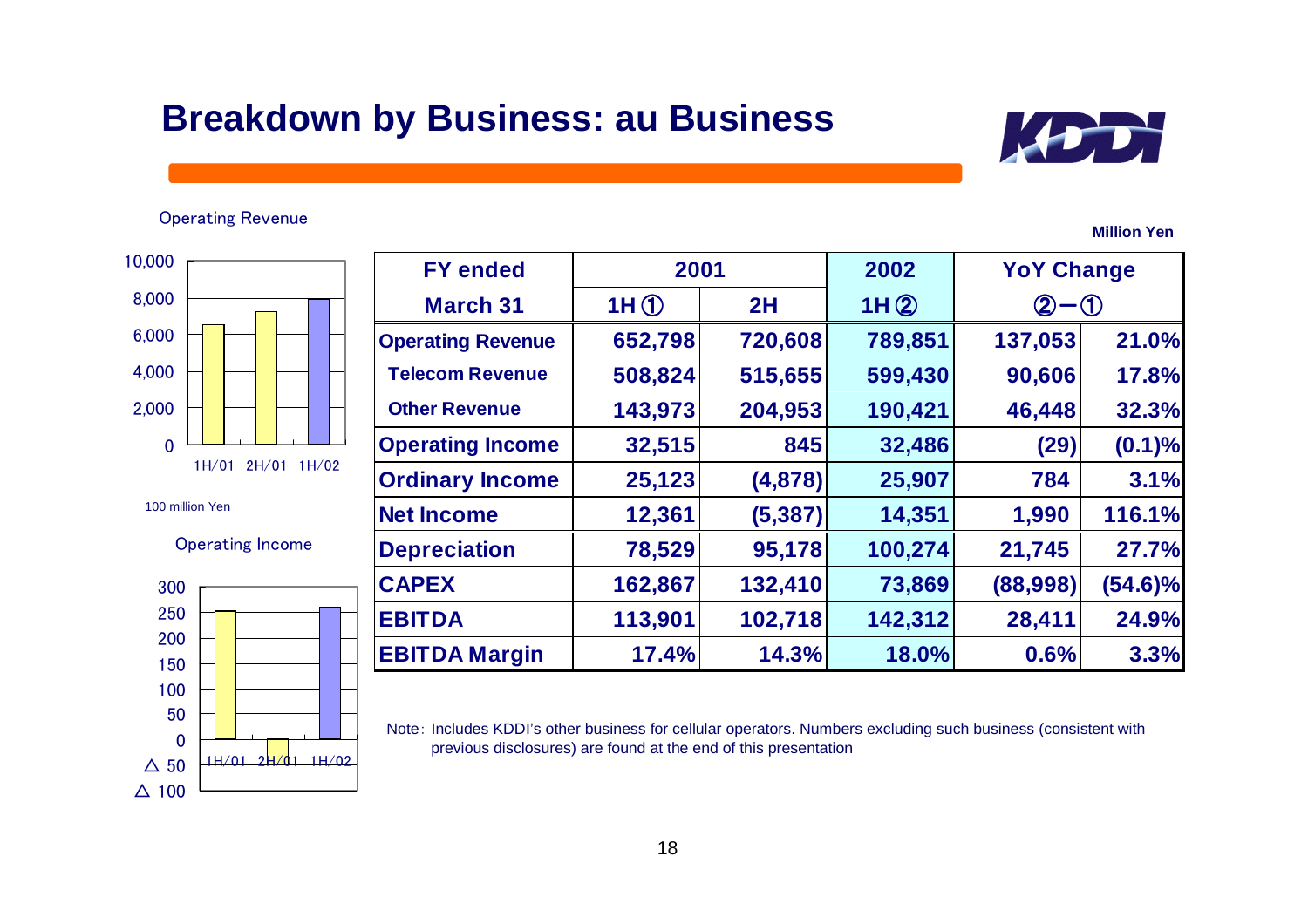# **Breakdown by Business: TuKa**



Operating Revenue



100 million Yen

Operating Income



| <b>FY ended</b>          | 2001    |          | 2002     | <b>YoY Change</b> |             |
|--------------------------|---------|----------|----------|-------------------|-------------|
| <b>March 31</b>          | 1H()    | 2H       | 1H(2)    | $(2) - (1)$       |             |
| <b>Operating Revenue</b> | 184,086 | 184,910  | 190,617  | 6,531             | 3.5%        |
| <b>Telecom Revenue</b>   | 147,594 | 144,594  | 150,879  | 3,285             | 2.2%        |
| <b>Other Revenue</b>     | 36,492  | 40,316   | 39,737   | 3,245             | 8.9%        |
| <b>Operating Income</b>  | 8,615   | (307)    | (3,276)  | (11, 891)         | $(138.0)\%$ |
| <b>Ordinary Income</b>   | 5,972   | (2, 190) | (6,098)  | (12,070)          | $(202.1)\%$ |
| <b>Net Income</b>        | 4,840   | (2,668)  | (4, 514) | (9, 354)          | $(193.3)\%$ |
| <b>Depreciation</b>      | 23,003  | 26,148   | 28,714   | 5,711             | 24.8%       |
| <b>CAPEX</b>             | 29,100  | 71,700   | 24,806   | (4, 294)          | $(14.8)\%$  |
| <b>EBITDA</b>            | 32,927  | 25,190   | 25,633   | (7, 294)          | $(22.2)\%$  |
| <b>EBITDA Margin</b>     | 17.9%   | 13.6%    | 13.4%    | (4.4)%            | $(24.8)\%$  |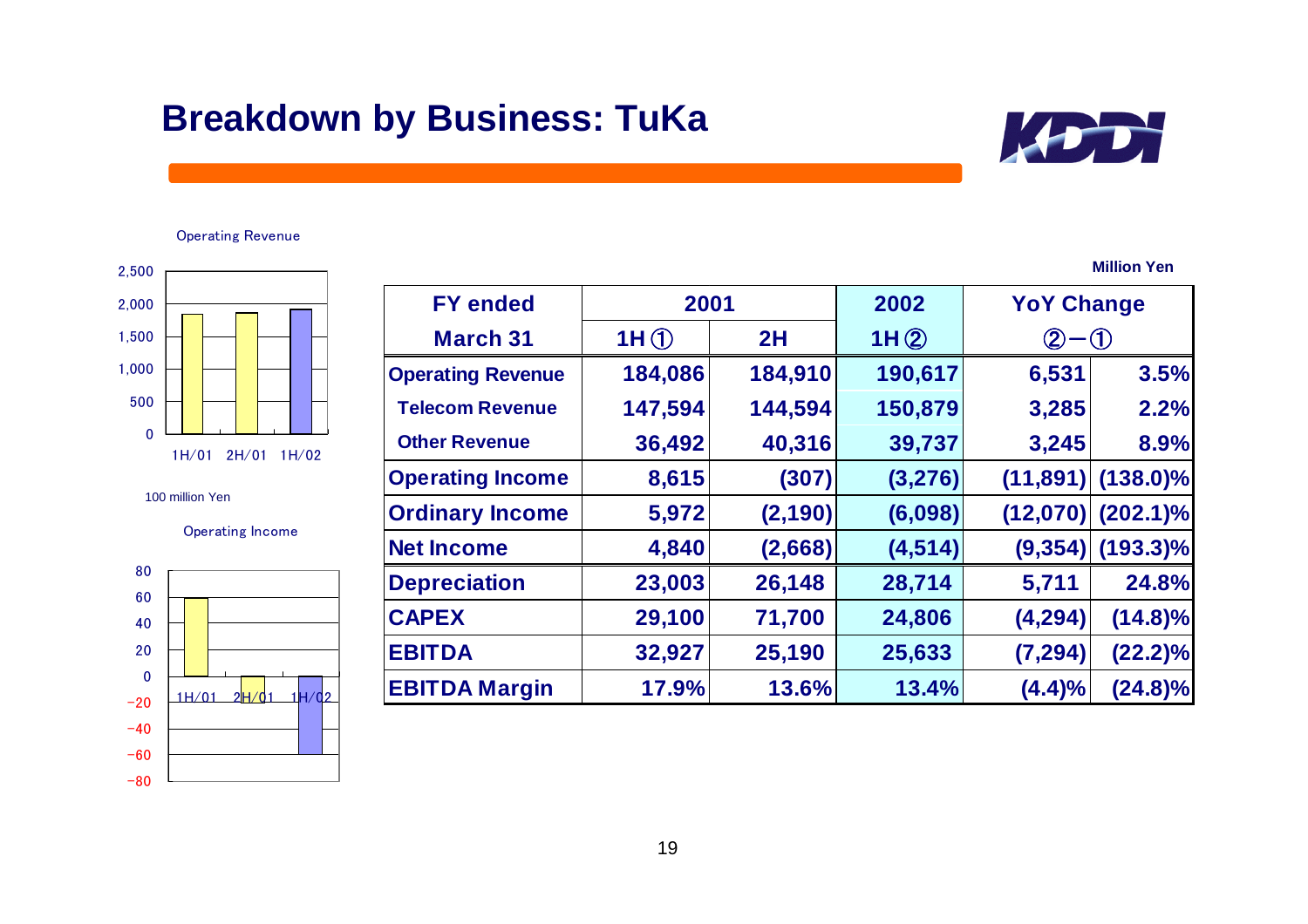# **Breakdown by Business: Pocket(PHS)**

#### Operating Revenue



Operating Income



| <b>FY ended</b>          | 2001           |          | 2002     | <b>YoY Change</b> |            |
|--------------------------|----------------|----------|----------|-------------------|------------|
| <b>March 31</b>          | 1H $\circledD$ | 2H       | 1H(2)    | $\bf{Q} \cdot$    |            |
| <b>Operating Revenue</b> | 131,378        | 120,505  | 108,717  | (22, 661)         | $(17.2)\%$ |
| <b>Telecom Revenue</b>   | 124,204        | 113,139  | 101,576  | (22, 628)         | $(18.2)\%$ |
| <b>Other Revenue</b>     | 7,173          | 7,365    | 7,141    | (32)              | (0.4)%     |
| <b>Operating Income</b>  | (9, 172)       | (3, 726) | (1, 349) | 7,823             | $(85.3)\%$ |
| <b>Ordinary Income</b>   | (11, 645)      | (6,096)  | (3, 412) | 8,233             | $(70.7)\%$ |
| <b>Net Income</b>        | (11, 879)      | (6, 311) | (8, 443) | 3,436             | (28.9)%    |
| <b>Depreciation</b>      | 30,404         | 31,108   | 19,338   | (11,066)          | $(36.4)\%$ |
| <b>CAPEX</b>             | 17,600         | 9,700    | 12,294   | (5,306)           | $(30.1)\%$ |
| <b>EBITDA</b>            | 22,180         | 27,653   | 18,165   | (4,015)           | $(18.1)\%$ |
| <b>EBITDA Margin</b>     | 16.9%          | 22.9%    | 16.7%    | (0.2)%            | (1.0)%     |

Note: From FYE3/02, DDI Pocket's Wireless base station's asset life has changed from 6 to 9 years. Therefore, the depreciation for 1H of FYE3/02 has been reduced by ¥12,473mn

#### **Million Yen**

20

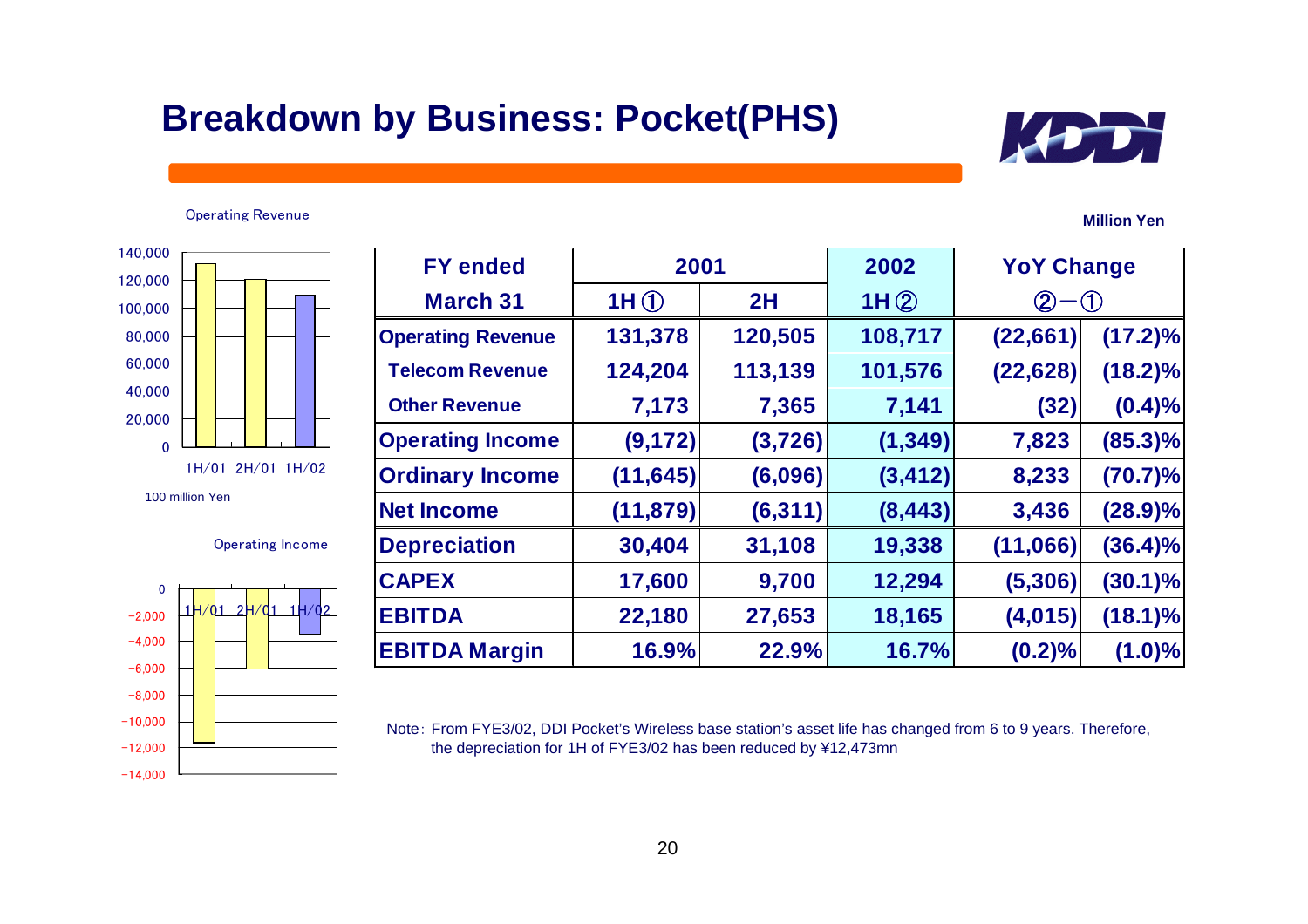# **Breakdown by Business: Other Consolidated Subsidiaries Total**



Operating Revenue



Operating Income



| <b>FY ended</b>          | 2001     |           | 2002    | <b>YoY Change</b> |            |
|--------------------------|----------|-----------|---------|-------------------|------------|
| <b>March 31</b>          | 1H(1)    | 2H        | 1H(3)   |                   |            |
| <b>Operating Revenue</b> | 171,732  | 144,637   | 146,544 | (25, 188)         | $(14.7)\%$ |
| <b>Operating Income</b>  | (3,516)  | 3,050     | 1,607   | 5,123             | 145.7%     |
| <b>Ordinary Income</b>   | (5,005)  | (10, 022) | 2,600   | 7,605             | 151.9%     |
| <b>Net Income</b>        | (7, 425) | (23, 892) | 48      | 7,473             | 100.6%     |

### (**Reference**) **KDD**‐**SCS**

**Million Yen**

| <b>FY ended</b>          | 2001     |           | 2002    | <b>YoY Change</b> |            |
|--------------------------|----------|-----------|---------|-------------------|------------|
| <b>March 31</b>          | 1H(f)    | 2H        | 1H(3)   |                   |            |
| <b>Operating Revenue</b> | 95,320   | 42,372    | 48,625  | (46, 695)         | $(49.0)\%$ |
| <b>Operating Income</b>  | (6, 358) | 662       | (1,834) | 4,524             | 71.2%      |
| <b>Ordinary Income</b>   | (5,984)  | (6, 203)  | (461)   | 5,523             | 92.3%      |
| <b>Net Income</b>        | (5,986)  | (18, 109) | (979)   | 5,007             | 83.6%      |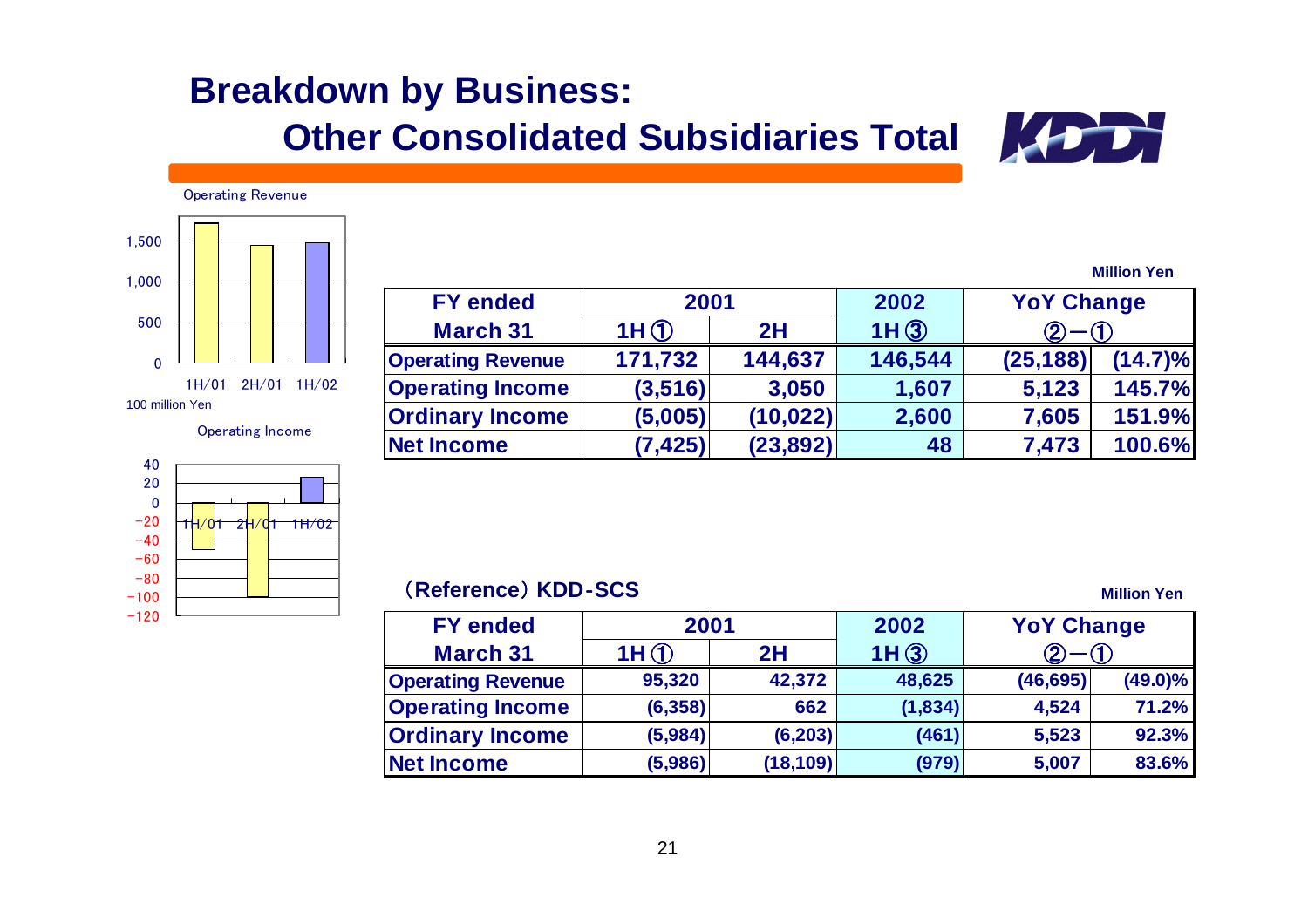### **Consolidated Balance Sheets**



| at the end of                         | <b>Mar. 31</b> | <b>Sep. 30</b> | <b>Change</b> |            |
|---------------------------------------|----------------|----------------|---------------|------------|
|                                       | 2001           | 2001           |               |            |
| <b>Assets</b>                         |                |                |               |            |
| <b>Fixed Assets</b>                   | 2,784,934      | 2,734,480      | (50, 454)     | (1.8)%     |
| <b>Telecommunication Fixed Assets</b> | 2,475,550      | 2,410,871      | (64, 679)     | $(2.6)\%$  |
| <b>Tangible Fixed Assets</b>          | 2,169,333      | 2,115,942      | (53, 391)     | (2.5)%     |
| <b>Intangible Fixed Assets</b>        | 306,217        | 294,928        | (11, 289)     | (3.7)%     |
| <b>Other Business Fixed Assets</b>    | 97,226         | 99,145         | 1,919         | 2.0%       |
| <b>Tangible Fixed Assets</b>          | 75,734         | 74,189         | (1, 545)      | $(2.0)\%$  |
| <b>Intangible Fixed Assets</b>        | 21,492         | 24,955         | 3,463         | 16.1%      |
| <b>Investments</b>                    | 212,157        | 224,463        | 12,306        | 5.8%       |
| <b>Current Assets</b>                 | 854,428        | 724,811        | (129, 617)    | $(15.2)\%$ |
| <b>Total Assets</b>                   | 3,639,363      | 3,459,291      | (180, 072)    | (4.9)%     |

|                                                             | <b>Mar. 31</b> | <b>Sep. 30</b> | <b>Change</b>  |            |
|-------------------------------------------------------------|----------------|----------------|----------------|------------|
|                                                             | 2001           | 2001           |                |            |
| <b>Liabilities</b>                                          |                |                |                |            |
| <b>Non-Current Liabilities</b>                              | 1,668,968      | 1,577,972      | (90, 996)      | (5.5)%     |
| <b>Current Liabilities</b>                                  | 1,113,952      | 1,020,121      | (93, 831)      | $(8.4)\%$  |
| <b>Total Liabilities</b>                                    | 2,782,920      | 2,598,093      | (184, 827)     | (6.6)%     |
| <b>Minority Interests</b>                                   |                |                |                |            |
| <b>Minority Interests</b>                                   | 11,352         | 11,028         | (324)          | (2.9)%     |
| <b>Shareholders' Equity</b>                                 |                |                |                |            |
| <b>Paid in Capital</b>                                      | 141,851        | 141,851        | 0              | 0.0%       |
| <b>Additional Paid in Captial</b>                           | 304,096        | 304,189        | 93             | 0.0%       |
| <b>Retained Earnings</b>                                    | 401,442        | 404,554        | 3,112          | 0.8%       |
| Mark-to-market<br>adjustment                                |                | 552            |                |            |
| <b>Foreign Currency</b><br><b>Adjustment</b>                | (2, 290)       | (971)          | 1,319          | $(57.6)\%$ |
| <b>Treasury Stock</b>                                       | (3)            | (1)            | $\overline{2}$ | (66.77)%   |
| <b>Stocks Held by Subsidiaries</b>                          | (5)            | (5)            | 0              | 0.0%       |
| <b>Total Shareholders' Equity</b>                           | 845,090        | 850,169        | 5,079          | 0.6%       |
| <b>Total Liabilities and</b><br><b>Shareholders' Equity</b> | 3,639,363      | 3,459,291      | (180, 072)     | (4.9)%     |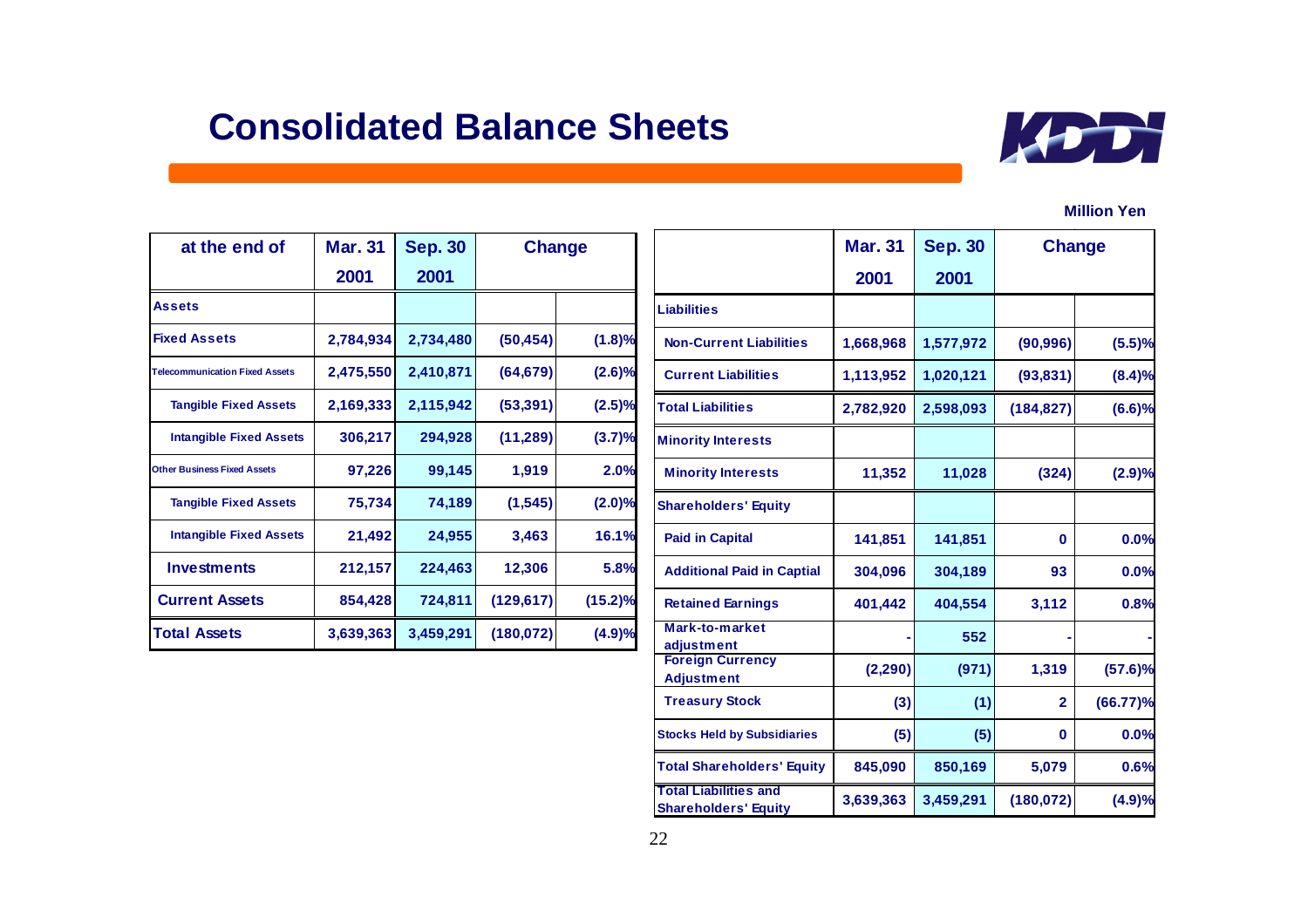### **Free Cash Flow and Interest-bearing Debt**



**Million Yen**



### **Free Cash Flow**

| <b>FY</b> ended     | 2001      |            | 2002      | <b>Change</b>               |             |
|---------------------|-----------|------------|-----------|-----------------------------|-------------|
| <b>March 31</b>     | 1H        | $2H$ ①     | 1H(2)     | $\mathfrak{D}-\mathfrak{D}$ |             |
| <b>KDDI</b>         | (86, 692) | (144, 802) | (29, 845) | 114,957                     | 79.4%       |
| au(ex-Cellular)     | 14,575    | (32, 597)  | 5,483     | 38,080                      | 116.8%      |
| <b>TuKa</b>         | (15, 640) | (65, 242)  | (727)     | 64,515                      | 98.9%       |
| <b>Pocket</b>       | 5,259     | 6,532      | (1, 562)  | (8,094)                     | $(123.9)\%$ |
| <b>Consolidated</b> | (57, 698) | (112, 304) | (22, 789) | 89,515                      | 79.7%       |

#### **Interest-bearing Debt Million Yen**

| <b>FY ended</b>     | 2001      |           | 2002      | <b>Change</b> |           |
|---------------------|-----------|-----------|-----------|---------------|-----------|
| <b>March 31</b>     | 1H        | $2H$ ①    | 1H(2)     | $(2 - 0)$     |           |
| KDDI <sup>*</sup>   | 1,147,780 | 1,040,996 | 1,001,081 | (39, 915)     | (3.8)%    |
| au (ex-Cellular)    | 534,806   | 511,931   | 508,235   | (3,696)       | (0.7)%    |
| <b>TuKa</b>         | 334,185   | 385,320   | 386,992   | 1,672         | 0.4%      |
| <b>Pocket</b>       | 268,500   | 259,792   | 262,234   | 2,442         | 0.9%      |
| <b>Consolidated</b> | 2,240,856 | 2,097,627 | 2,049,461 | (48, 166)     | $(2.3)\%$ |

2H/01 1H/02 Note: KDDI's interest-bearing debt includes inter-group loans



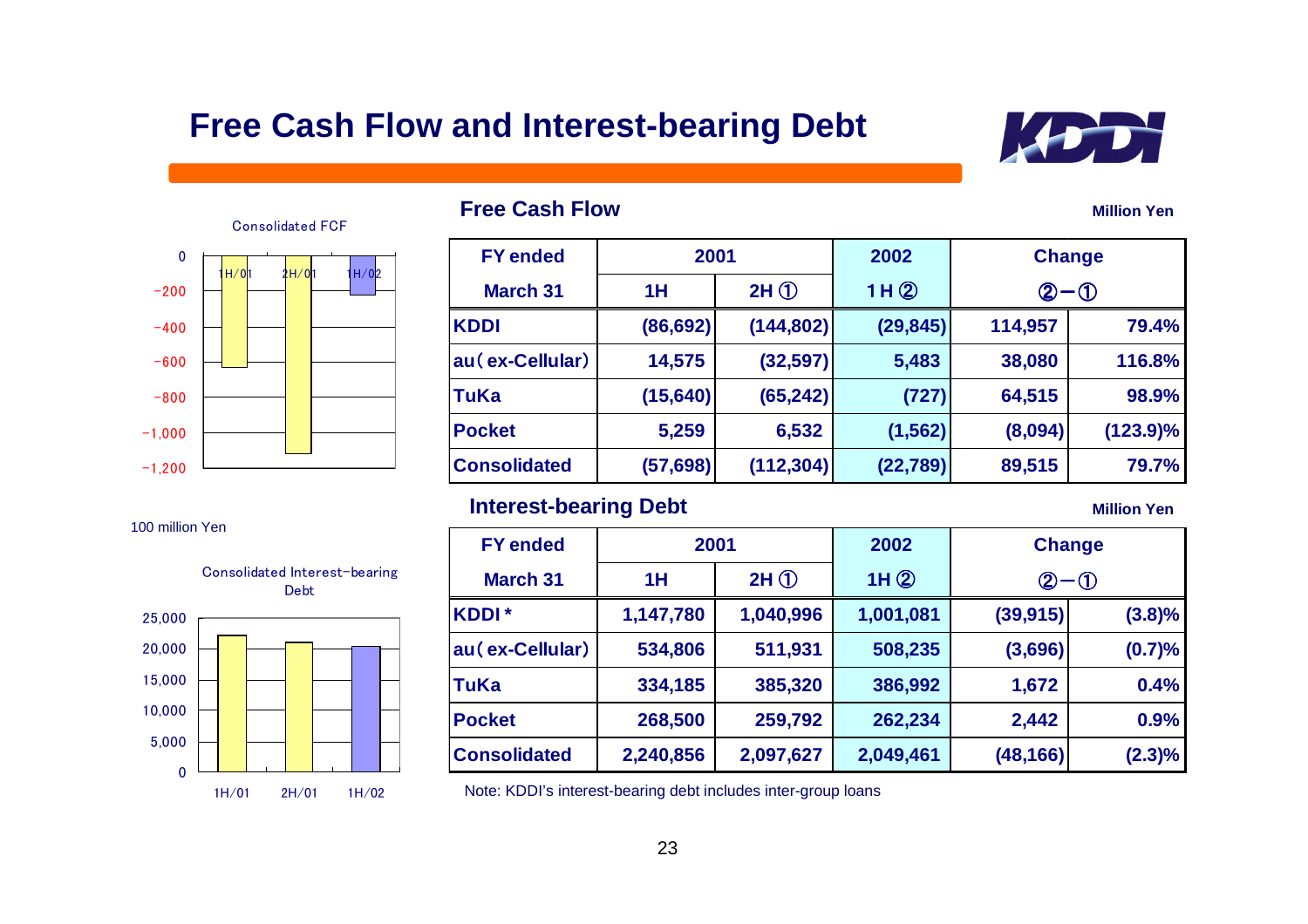# **My Line - Carrier Selection Service**



#### **My Line: Registered Line Share**

#### **(as of September 30, 2001)**



 note: Percentage of "NTT" show total share of NTT East and West in "Local" and "In-Prefecture LD" categories and share of NTT Communications in "Out-of- Prefecture LD" and "International" categories.

#### **Actual Domestic Telephone Lines using KDDI**



Note: Figures above are the number of subscriber telephone lines including registered and non registered lines using KDDI's domestic telephone services (local and long-distance) in the month mentioned above.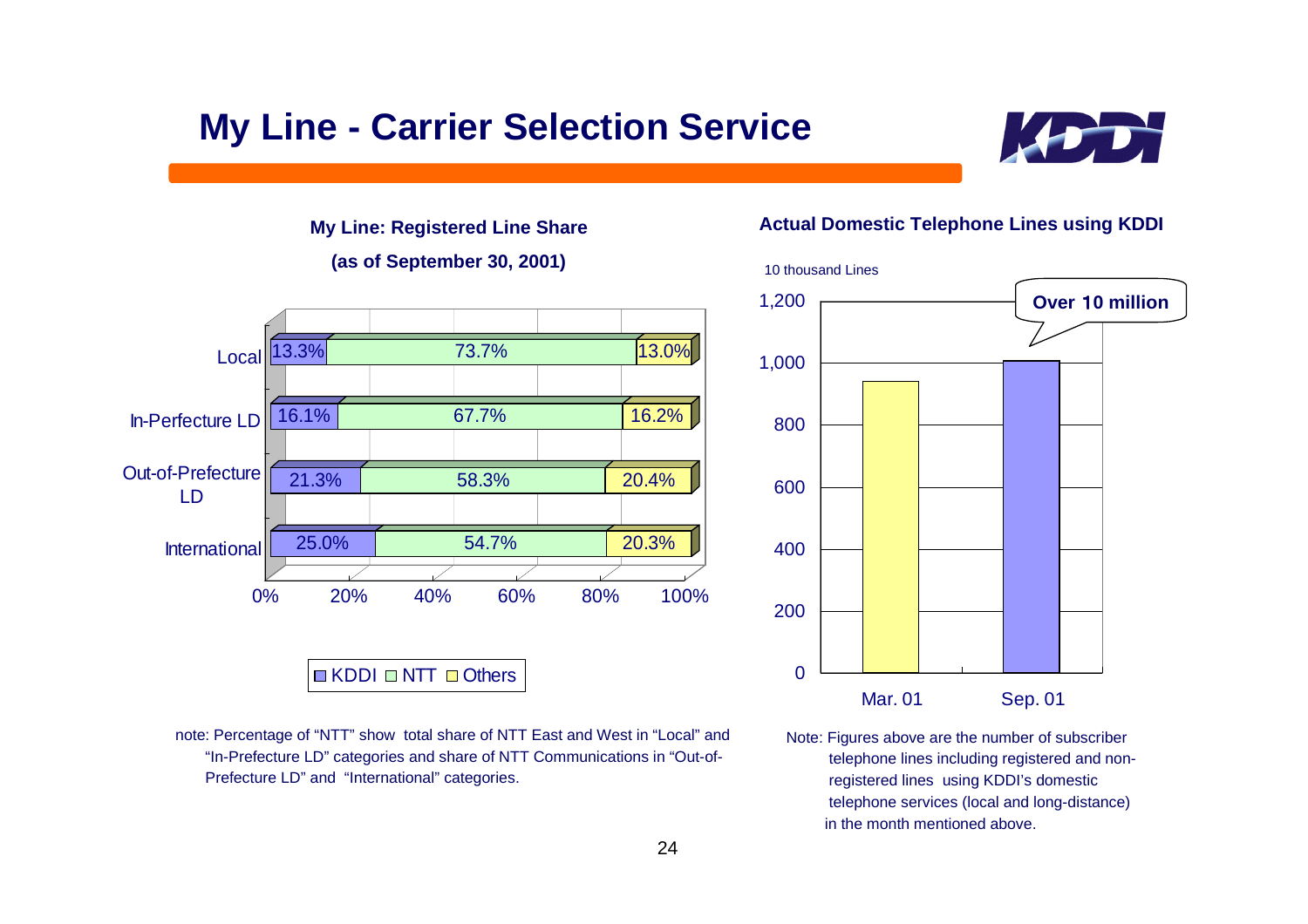# **KDDI's Mobile Businesses #1**





#### $\Box$  Sep 00  $\Box$  Mar 01  $\Box$  Sep 01

| at the end    | Sep.   | Mar.     | Sep.    | change            |
|---------------|--------|----------|---------|-------------------|
| <b>of</b>     | 2000   | $2001$ ① | 2001(2) | 2<br>$^\circledR$ |
| au            | 10,202 | 10,986   | 11,798  | 812               |
| ∣TuKa         | 3,789  | 3,954    | 4,020   | 66                |
| <b>Pocket</b> | 3,299  | 3,123    | 2,953   | (170)             |



### **Breakdown of au's ARPU**

|              | 1H/01 | <b>2H/01</b> | 1H/02 |
|--------------|-------|--------------|-------|
| Voice etc.   | 7,810 | 7,410        | 7,610 |
| <b>Data</b>  | 260   | 590          | 870   |
| <b>Total</b> | 8,070 | 8,010        | 8,480 |

Note: For 1H/02, the effects of M‐Mcall's E-E for au and TuKa's ARPU(Voice and Total) have been included. The effects for 02/3 1H as are as follows in its respective order: ¥830 and ¥480.

Furthermore, ARPU had previously included part of commissions; however, ARPU now includes only monthly fee and call charges. Numbers disclosed above differs from previously disclosed numbers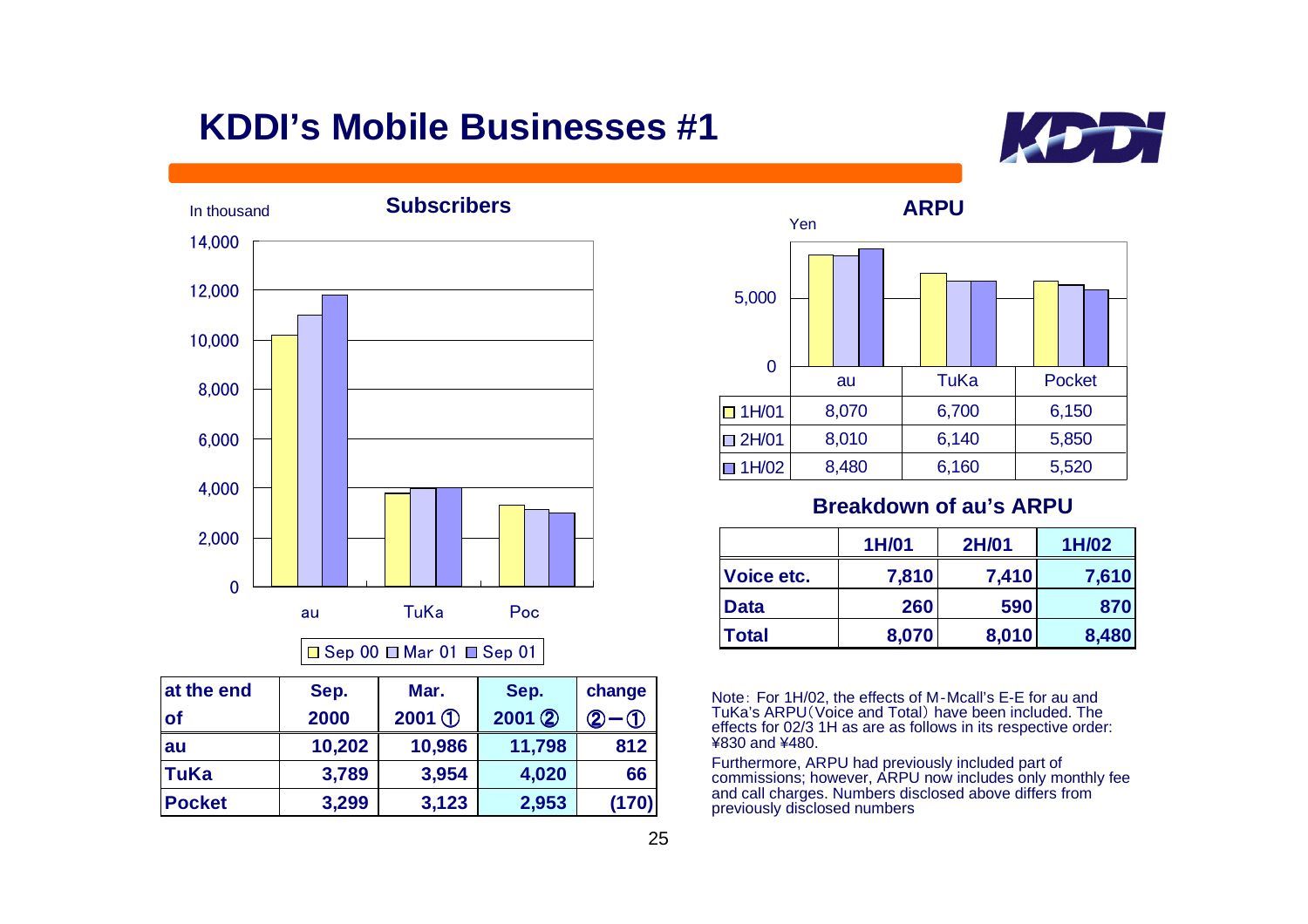



**Churn Rate**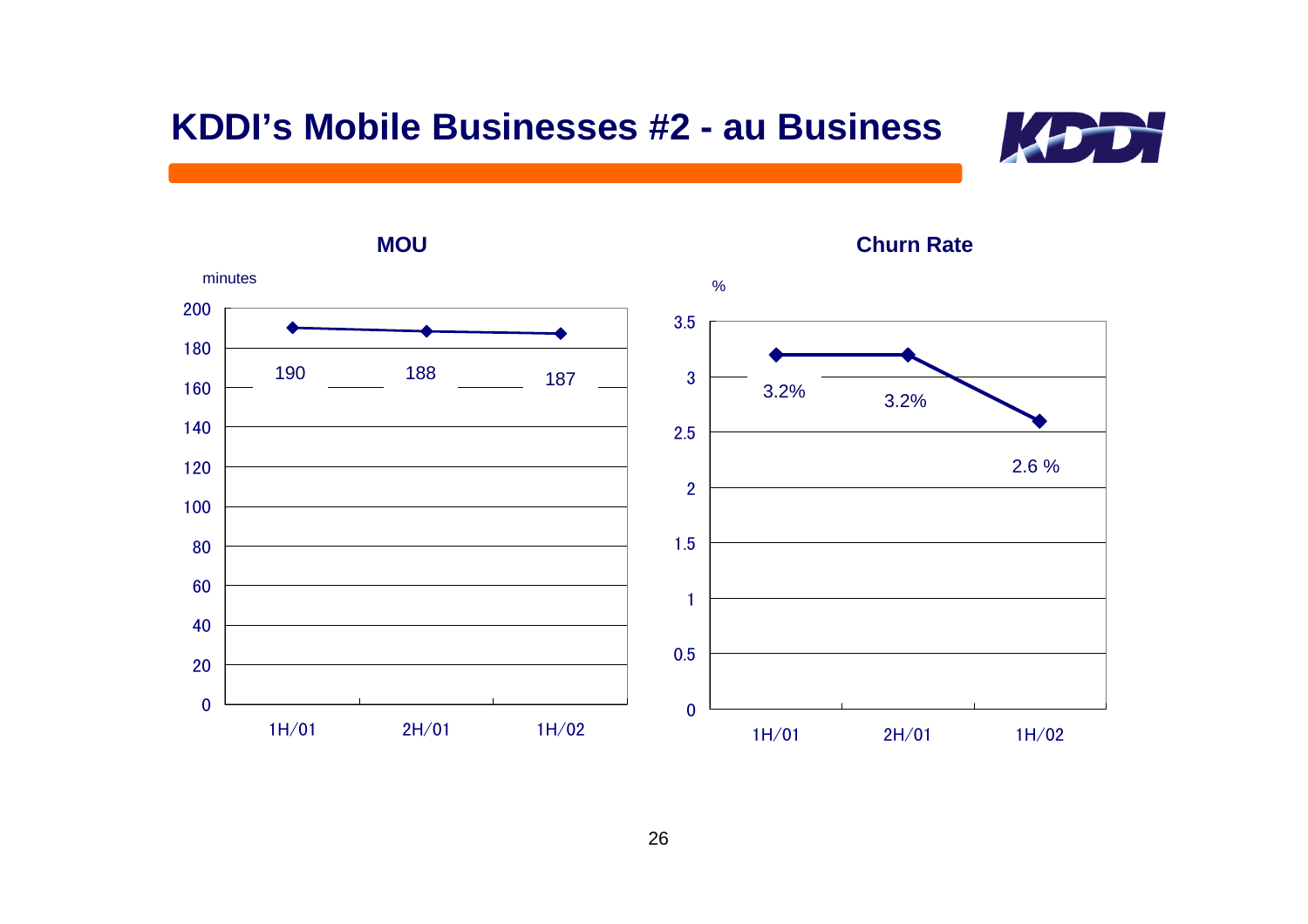## **Reference #1**:**NW&IP Business Resultsby Former Classification**



|                          | 2001/3  |         | 2002/3  | change             |            |
|--------------------------|---------|---------|---------|--------------------|------------|
|                          | 1H()    | 2H(2)   | 1H(2)   | $\bm{\mathcal{Q}}$ | $-0$       |
| <b>Operating Revenue</b> | 522,360 | 531,326 | 491,172 | (31, 188)          | $(6.0)\%$  |
| <b>Telecom Revenue</b>   | 354,823 | 316,697 | 309,856 | (44, 967)          | $(12.7)\%$ |
| <b>Other Income</b>      | 167,537 | 214,629 | 181,316 | 13,779             | 8.2%       |
| <b>Operating Income</b>  | 35,707  | 43,759  | 16,836  | (18, 871)          | $(52.8)\%$ |
| <b>Ordinary Income</b>   | 35,020  | 46,347  | 12,070  | (22, 950)          | $(65.5)\%$ |
| <b>Net Profit</b>        | 22,085  | 24,630  | 3,092   | (18,993)           | $(86.0)\%$ |
| <b>Depreciation</b>      | 61,656  | 66,262  | 66,195  | 4,539              | 7.4%       |
| <b>CAPEX</b>             | 71,352  | 79,113  | 55,923  | (15, 429)          | $(21.6)\%$ |
| <b>EBITDA</b>            | 105,521 | 113,521 | 83,921  | (21, 600)          | $(20.5)\%$ |
| <b>EBITDA Margin</b>     | 20.2%   | 21.4%   | 17.1%   | $(3.1)\%$          | $(15.4)\%$ |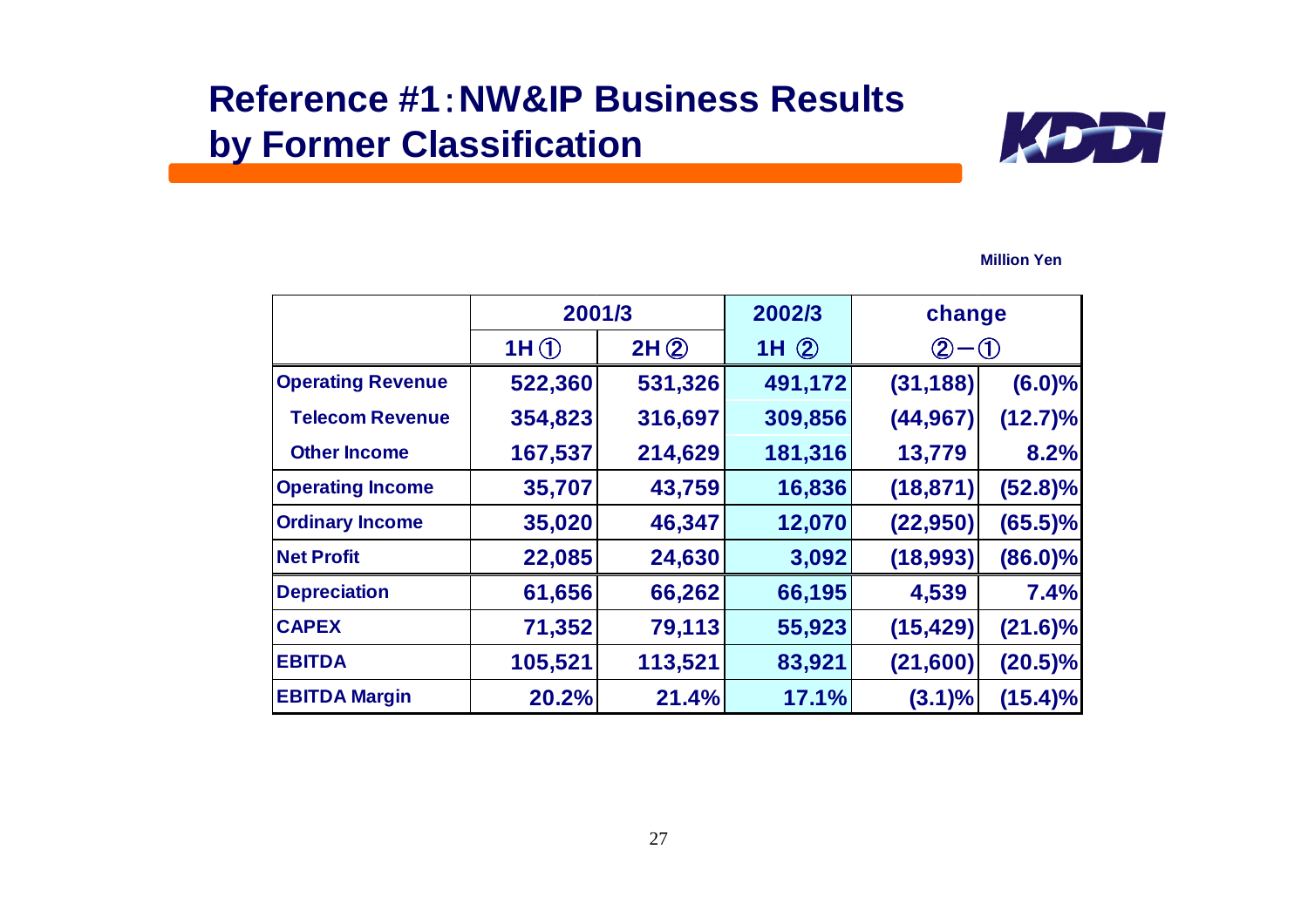### **Reference #2**: **au Business Results by Former Classification**



|                          | 2001/3  |          | 2002/3  | change                       |            |
|--------------------------|---------|----------|---------|------------------------------|------------|
|                          | 1H()    | 2H(2)    | 1H(2)   | $\left( 2\right)$<br>$-$ (1) |            |
| <b>Operating Revenue</b> | 651,432 | 723,438  | 794,618 | 143,186                      | 22.0%      |
| <b>Telecom Revenue</b>   | 508,824 | 519,918  | 605,286 | 96,462                       | 19.0%      |
| <b>Other Revenue</b>     | 142,607 | 203,519  | 189,332 | 46,725                       | 32.8%      |
| <b>Operating Income</b>  | 25,593  | (4, 113) | 24,683  | (910)                        | $(3.6)\%$  |
| <b>Ordinary Income</b>   | 18,201  | (9,836)  | 18,111  | (90)                         | (0.5)%     |
| <b>Net Income</b>        | 12,368  | (5, 485) | 10,339  | (2,029)                      | 83.6%      |
| <b>Depreciation</b>      | 77,774  | 91,895   | 96,859  | 19,085                       | 24.5%      |
| <b>CAPEX</b>             | 158,376 | 126,174  | 68,858  | (89, 518)                    | $(56.5)\%$ |
| <b>EBITDA</b>            | 106,223 | 94,422   | 131,082 | 24,859                       | 23.4%      |
| <b>EBITDA Margin</b>     | 16.3%   | 13.1%    | 16.5%   | 0.2%                         | 1.2%       |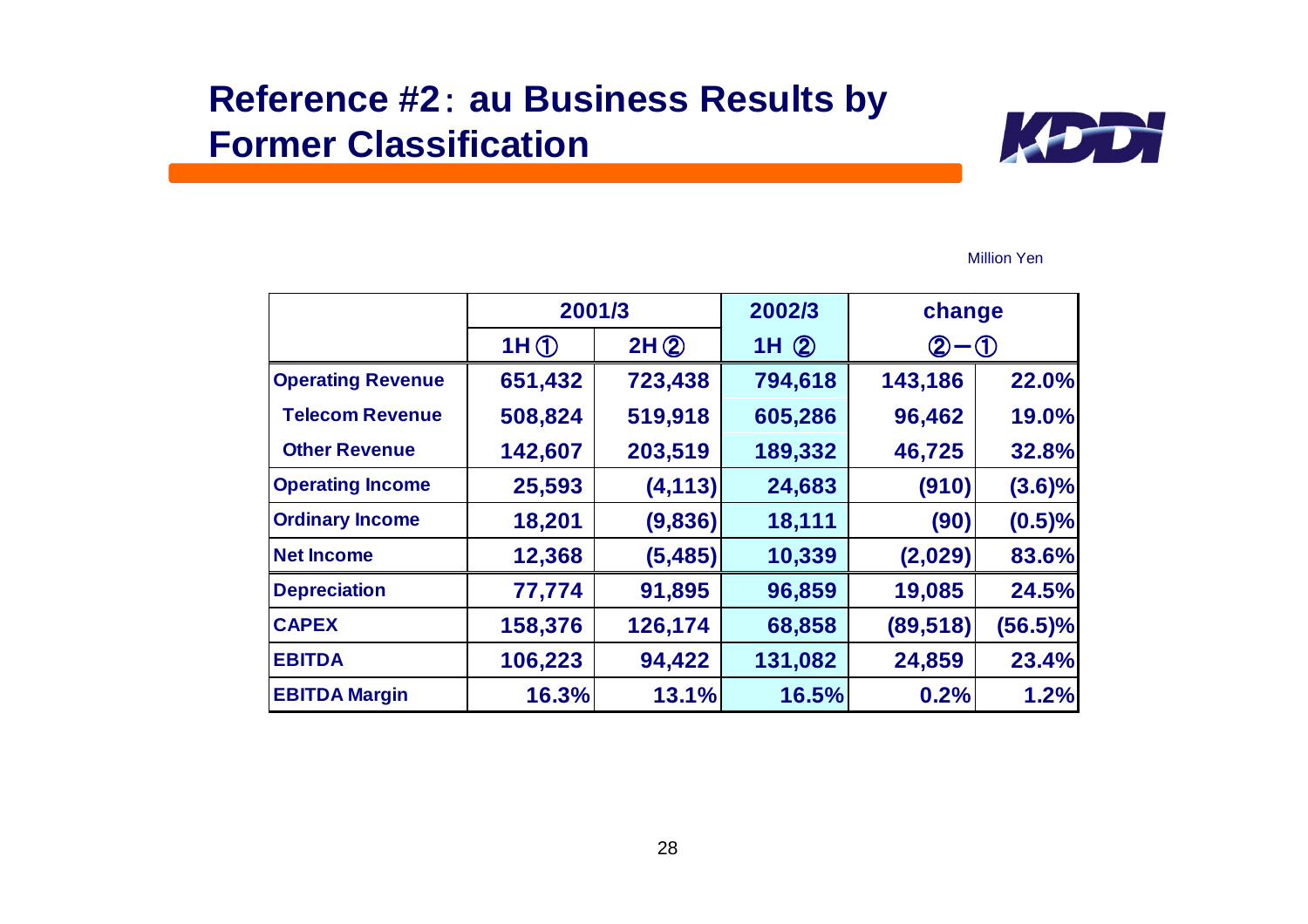

|                         | <b>KDDI</b> |                  | au(ex-Cellular) |                  | TuKa    |                  |
|-------------------------|-------------|------------------|-----------------|------------------|---------|------------------|
|                         | 1H          | <b>Full-Year</b> | 1H              | <b>Full-Year</b> | 1H      | <b>Full-Year</b> |
| <b>Operatin Revenue</b> | 765,896     | 1,580,500        | 407,894         | 848,057          | 184,086 | 368,997          |
| <b>Operating Income</b> | 42,225      | 71,111           | 19,074          | 29,836           | 8,615   | 8,307            |
| <b>Ordinary Income</b>  | 38,649      | 65,942           | 14,571          | 23,789           | 5,972   | 3,782            |
| Net Income              | 25,698      | 38,274           | 8,754           | 15,325           | 4,840   | 2,171            |

|                         | <b>Pocket</b> |                  | <b>Other</b> |                  | <b>Consolidated</b> |                  |
|-------------------------|---------------|------------------|--------------|------------------|---------------------|------------------|
|                         | 1H            | <b>Full-Year</b> | 1H           | <b>Full-Year</b> | 1H                  | <b>Full-Year</b> |
| <b>Operatin Revenue</b> | 131,378       | 251,883          | 171,733      | 316,382          | 1,406,589           | 2,816,380        |
| <b>Operating Income</b> | (9, 172)      | (12,898)         | (3, 516)     | (461)            | 57,807              | 98,794           |
| <b>Ordinary Income</b>  | (11, 645)     | (17, 742)        | (5,005)      | (15, 027)        | 39,985              | 59,570           |
| <b>Net Income</b>       | (11, 879)     | (18,190)         | (7, 425)     | (31, 317)        | 16,841              | 21,669           |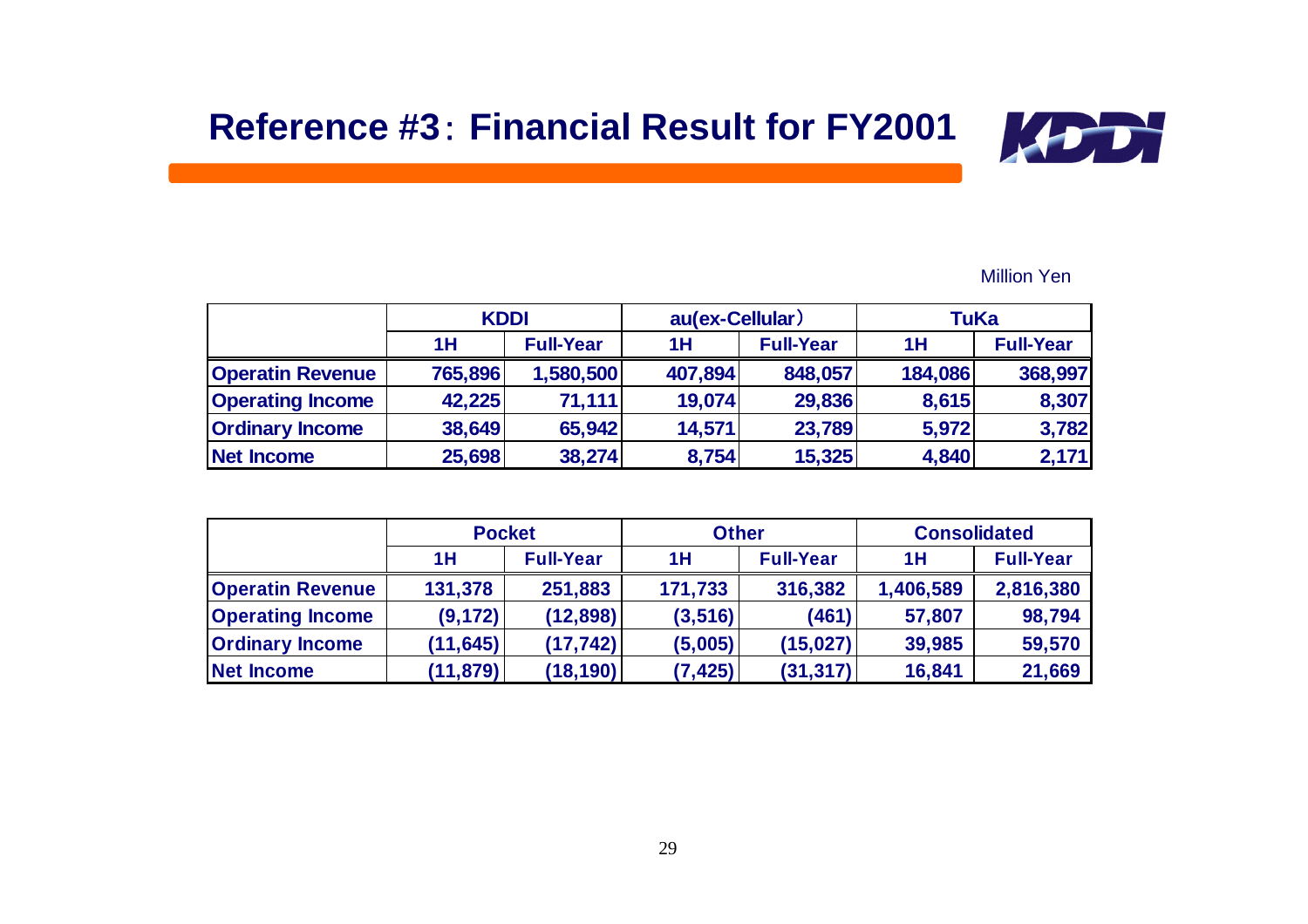# **Reference #4: Major Services Statistics**



| <b>Local Call Traffic</b> |            | <b>EY 01</b> | <b>FY02</b> |       |
|---------------------------|------------|--------------|-------------|-------|
|                           |            | 1H           | 1Η<br>2Η    |       |
| Call                      | in million |              |             | 1,436 |
| <b>Minutes</b>            | in million |              |             | 4,626 |

| Long Distance Call Traffic |            | Y      |        | <b>FY02</b><br>Change |       |        |
|----------------------------|------------|--------|--------|-----------------------|-------|--------|
|                            |            | 1H(f)  | 2H     | 1H(2)                 | ⌒     | 70     |
| Call                       | in million | 7,209  | 7,319  | ,476                  | 267   | 3.7%   |
| <b>Minutes</b>             | in million | 14,384 | 13,897 | 13,674                | (710) | (4.9)% |

| <b>International Call</b><br><b>Traffic</b> |                | <b>FY01</b> |       | <b>FY02</b> |      | Change  |  |
|---------------------------------------------|----------------|-------------|-------|-------------|------|---------|--|
|                                             |                | 2H<br>1H(1) |       | 1H(2)       | ົ    | $\%$    |  |
| Call<br>in million                          |                | 247         | 251   | 242         | (5)  | (2.1)%  |  |
|                                             | Outbound       | 122         | 116   | 110         | (12) | (10.9)% |  |
|                                             | <b>Inbound</b> | 113         | 123   | 121         | 8    | 6.6%    |  |
|                                             | <b>Transit</b> | 12          | 12    |             |      | (9.1)%  |  |
| <b>Minutes</b>                              | in million     | 1,129       | 1,178 | 1,151       | 22   | 1.9%    |  |
|                                             | Outbound       | 575         | 557   | 536         | (39) | (7.3)%  |  |
|                                             | Inbound        | 481         | 550   | 541         | 60   | 11.1%   |  |
|                                             | <b>Transit</b> | 73          | 71    | 74          |      | 1.4%    |  |

| <b>DION Subscriber</b> |             | FY01              |      | <b>FY02</b><br>Change |     |       |
|------------------------|-------------|-------------------|------|-----------------------|-----|-------|
| <b>including NEWEB</b> |             | $\sqrt{4}$<br>1 H | 2H   | 1H(2)                 |     |       |
| Dial-up                | in thousand | ,516              | ,800 | 2,022                 | 506 | 25.0% |
| Dedicated              | in thousand | 14                | . .  | 14                    |     | 0.0%  |